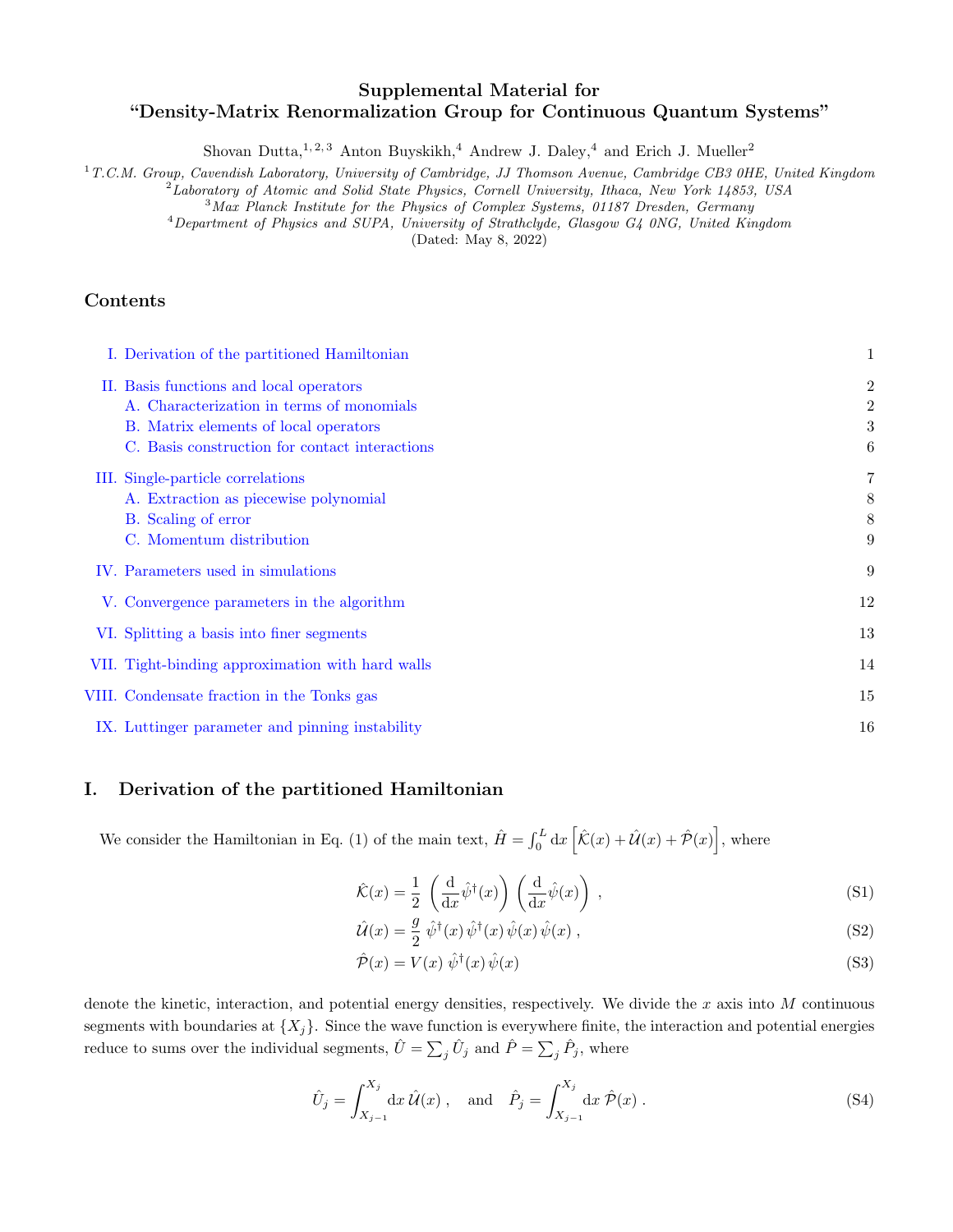However, the kinetic energy  $\hat{K}$  will diverge if  $\hat{\psi}(x)$  has a discontinuity across any of the boundaries, which gives rise to additional terms in the Hamiltonian. To see this, we write  $\hat{\psi}(x)$  close to the boundary at  $X_i$  as

<span id="page-1-2"></span>
$$
\hat{\psi}(x) = \left[1 - \theta(x - X_j)\right] \hat{\psi}_{<}(x) + \theta(x - X_j) \hat{\psi}_{>}(x) \tag{S5}
$$

where  $\theta$  is the unit step function and  $\hat{\psi}_{\leq (x)}(x)$  denotes the part of  $\hat{\psi}$  to the left (right) of  $X_j$ . Thus, one obtains

$$
\frac{\mathrm{d}}{\mathrm{d}x}\hat{\psi}(x) = \delta(x - X_j) \left[ \hat{\psi}_>(x) - \hat{\psi}_<(x) \right] + \left[ 1 - \theta(x - X_j) \right] \left( \frac{\mathrm{d}}{\mathrm{d}x}\hat{\psi}_<(x) \right) + \theta(x - X_j) \left( \frac{\mathrm{d}}{\mathrm{d}x}\hat{\psi}_>(x) \right) ,\tag{S6}
$$

where  $\delta$  is the Dirac delta function. Substituting this expression into Eq. [\(S1\)](#page-0-1) and using the sifting property of the delta function yield the following contribution to  $\hat{K}$  from the boundary,

$$
\int_{X_j^-}^{X_j^+} dx \hat{K} = \Lambda \left[ \hat{\psi}(X_j^+) - \hat{\psi}(X_j^-) \right]^\dagger \left[ \hat{\psi}(X_j^+) - \hat{\psi}(X_j^-) \right] \n+ \frac{1}{2} \left[ \hat{\psi}(X_j^+) - \hat{\psi}(X_j^-) \right]^\dagger \left[ (1 - \theta_0) \left( \frac{d}{dx} \hat{\psi}(X_j^-) \right) + \theta_0 \left( \frac{d}{dx} \hat{\psi}(X_j^+) \right) \right] + \text{h.c.} ,
$$
\n(S7)

where  $\hat{\psi}(X_j^+) \equiv \hat{\psi}_>(X_j)$ ,  $\hat{\psi}(X_j^-) \equiv \hat{\psi}_<(X_j)$ ,  $\theta_0 \coloneqq \theta(0)$ , and  $\Lambda = \delta(0)/2$  is a formally divergent energy penalty that ensures the wave function is continuous, i.e.,  $\hat{\psi}(X_j^+) = \hat{\psi}(X_j^-)$ . For the numerics, we treat  $\Lambda$  as a phenomenological parameter. As  $\Lambda$  is increased, the discontinuity in the wave function falls off as  $1/\Lambda$ , and so does the second line of Eq. [\(S7\)](#page-1-2). In fact, these other terms do not impose any constraint on the wave function, and we find they also do not alter the numerical convergence to the ground state. Thus, one can drop these without affecting physical predictions, which gives  $\hat{K} = \sum_j \hat{K}_j + \Lambda \hat{\Upsilon}_{j,j+1}$ , where

$$
\hat{K}_j = \int_{X_{j-1}}^{X_j} dx \,\hat{K}(x) , \text{ and } \hat{\Upsilon}_{j,j+1} := \left[ \hat{\psi}(X_j^+) - \hat{\psi}(X_j^-) \right]^\dagger \left[ \hat{\psi}(X_j^+) - \hat{\psi}(X_j^-) \right]. \tag{S8}
$$

<span id="page-1-0"></span>Thus, we arrive at the partitioned Hamiltonian  $\hat{H} = \sum_j \hat{K}_j + \hat{U}_j + \hat{P}_j + \Lambda \hat{T}_{j,j+1}$ .

### II. Basis functions and local operators

As explained in the main text, each segment j is spanned by multiple n-body basis functions  $\phi_{n,k}^{(j)}(\vec{r})$ , with  $\vec{r} \equiv$  ${x_1, x_2, \ldots, x_n}$ , which leads to a matrix representation of the local operators. Here we show how to compute these matrix elements in terms of monomial integrals. We also show how to include the cusp constraint which arises from contact interactions.

#### <span id="page-1-1"></span>A. Characterization in terms of monomials

Given an *n*-particle basis function  $\phi_{n,k}^{(j)}(\vec{r})$ , the many-body state may be expressed as

<span id="page-1-3"></span>
$$
\left| \phi_{n,k}^{(j)} \right\rangle = \int_{X_{j-1}}^{X_j} d^n r \, \phi_{n,k}^{(j)}(\vec{r}) \, \frac{\hat{\psi}^{\dagger}(x_1) \hat{\psi}^{\dagger}(x_2) \dots \hat{\psi}^{\dagger}(x_n)}{\sqrt{n!}} \left| 0 \right\rangle , \tag{S9}
$$

where  $|0\rangle$  is the vacuum, and the integration limits denote that all coordinates lie in the interval  $[X_{j-1}, X_j]$ . As we are dealing with bosons, the wave function  $\phi_{n,k}^{(j)}(\vec{r})$  is symmetric under exchange of any two coordinates, and the field operators satisfy the commutation  $[\hat{\psi}(x), \hat{\psi}^{\dagger}(x')] = \delta(x - x')$ . The inner product vanishes between states with unequal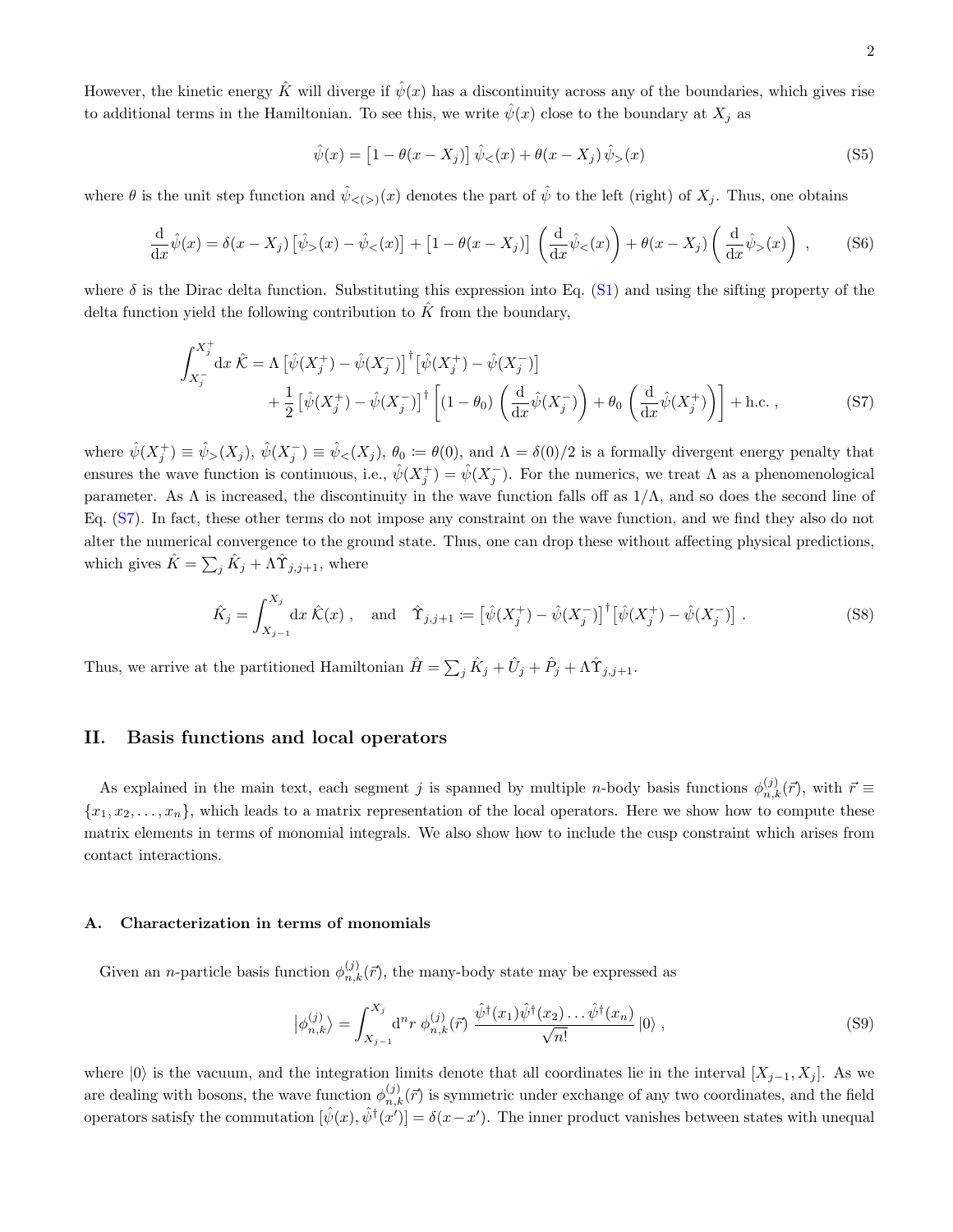numbers of particles, while

<span id="page-2-1"></span>
$$
\langle \phi_{n,k}^{(j)} | \phi_{n,k'}^{(j)} \rangle = \int_{X_{j-1}}^{X_j} d^n r \, \phi_{n,k}^{(j)*}(\vec{r}) \, \phi_{n,k'}^{(j)}(\vec{r}) \, . \tag{S10}
$$

For the basis to be orthogonal, [\(S10\)](#page-2-1) must vanish for  $k \neq k'$ . It is convenient to rescale the coordinates so that the interval runs from 0 to 1,

<span id="page-2-2"></span>
$$
\phi_{n,k}^{(j)}(\vec{r}) \coloneqq \frac{1}{w_j^{n/2}} \chi_{n,k}^{(j)}\left(\frac{\vec{r} - \vec{R}_{j-1}}{w_j}\right). \tag{S11}
$$

where  $w_j := X_j - X_{j-1}$  and  $\vec{R}_{j-1}$  is the coordinate  $x_1 = x_2 = \cdots = x_n = X_{j-1}$ . Then Eq. [\(S10\)](#page-2-1) becomes

$$
\langle \phi_{n,k}^{(j)} | \phi_{n,k'}^{(j)} \rangle = \int_0^1 \! \mathrm{d}^n r \, \chi_{n,k}^{(j)*}(\vec{r}) \, \chi_{n,k'}^{(j)}(\vec{r}) \;, \tag{S12}
$$

so the basis will be orthonormal provided  $\chi_{n,k}^{(j)}$  are orthonormal over the interval  $[0,1]^n$ .

One can always write  $\chi_{n,k}^{(j)}(\vec{r})$  as a sum over symmetrized monomials  ${\bf p}(\vec{r})$  whose variation in the "canonical" sector

<span id="page-2-4"></span>
$$
\mathcal{S}_n: \ 0 \le x_1 \le x_2 \le \dots \le x_n \le 1 \tag{S13}
$$

is given by  $\mathbf{p}(\vec{r}) = x_1^{p_1} x_2^{p_2} \dots x_n^{p_n}$ , where  $p_i$  are nonnegative integers. In this sector,

<span id="page-2-3"></span>
$$
\chi_{n,k}^{(j)}(\vec{r}) = \sum_{\mathbf{p}} A_{n,k,\mathbf{p}}^{(j)} \mathbf{p}(\vec{r}), \qquad (S14)
$$

with expansion coefficients  $A_{n,k}^{(j)}$  $n_{n,k,\mathbf{p}}^{(j)}$ , which characterize the basis. In numerical calculations, one has to restrict to a finite basis by constraining  $\mathbf{p} := \{p_1, p_2, \ldots, p_n\}$ . For example, the number of monomials of degree  $\sum_{i=1}^n p_i = d$  grows as  $\binom{d+n-1}{d}$ , and we find it convenient to only retain states with  $d \leq d_{\text{max}}$ . The monomials are not orthogonal, but their inner product  $\langle \mathbf{p} | \mathbf{q} \rangle = n! \mathcal{I}(\mathbf{p} + \mathbf{q})$  has a simple form

<span id="page-2-5"></span>
$$
\mathcal{I}(\mathbf{p}) \coloneqq \int_0^1 dx_n \int_0^{x_n} dx_{n-1} \cdots \int_0^{x_2} dx_1 \ x_1^{p_1} x_2^{p_2} \dots x_n^{p_n} = \prod_{n'=1}^n \frac{1}{n' + \sum_{i=1}^{n'} p_i} \,. \tag{S15}
$$

As explained in Sec. [II C,](#page-5-0) a convenient way to construct our orthonormal basis is to take the states to be eigenvectors of a Hermitian operator. When expressed in terms of the non-orthogonal monomials, this involves solving a generalized eignevalue problem. Physical constraints, such as the cusp condition arising from short-range interactions, are incorporated by correctly choosing the Hermitian operator.

### <span id="page-2-0"></span>B. Matrix elements of local operators

#### <span id="page-2-7"></span>1. Field operator

The action of the field operator  $\hat{\psi}(x)$  on the basis states in Eq. [\(S9\)](#page-1-3) can be found by using Bose commutation and the symmetry of  $\phi_{n,k}^{(j)}(\vec{r})$  under particle exchange, which gives, for  $X_{j-1} \leq x \leq X_j$ ,

<span id="page-2-6"></span>
$$
\hat{\psi}(x) \left| \phi_{n,k}^{(j)} \right\rangle = \sqrt{n} \int_{X_{j-1}}^{X_j} d^{n-1} r \, \phi_{n,k}^{(j)}(x, \vec{r}) \, \frac{\hat{\psi}^{\dagger}(x_1) \hat{\psi}^{\dagger}(x_2) \dots \hat{\psi}^{\dagger}(x_{n-1})}{\sqrt{(n-1)!}} \left| 0 \right\rangle . \tag{S16}
$$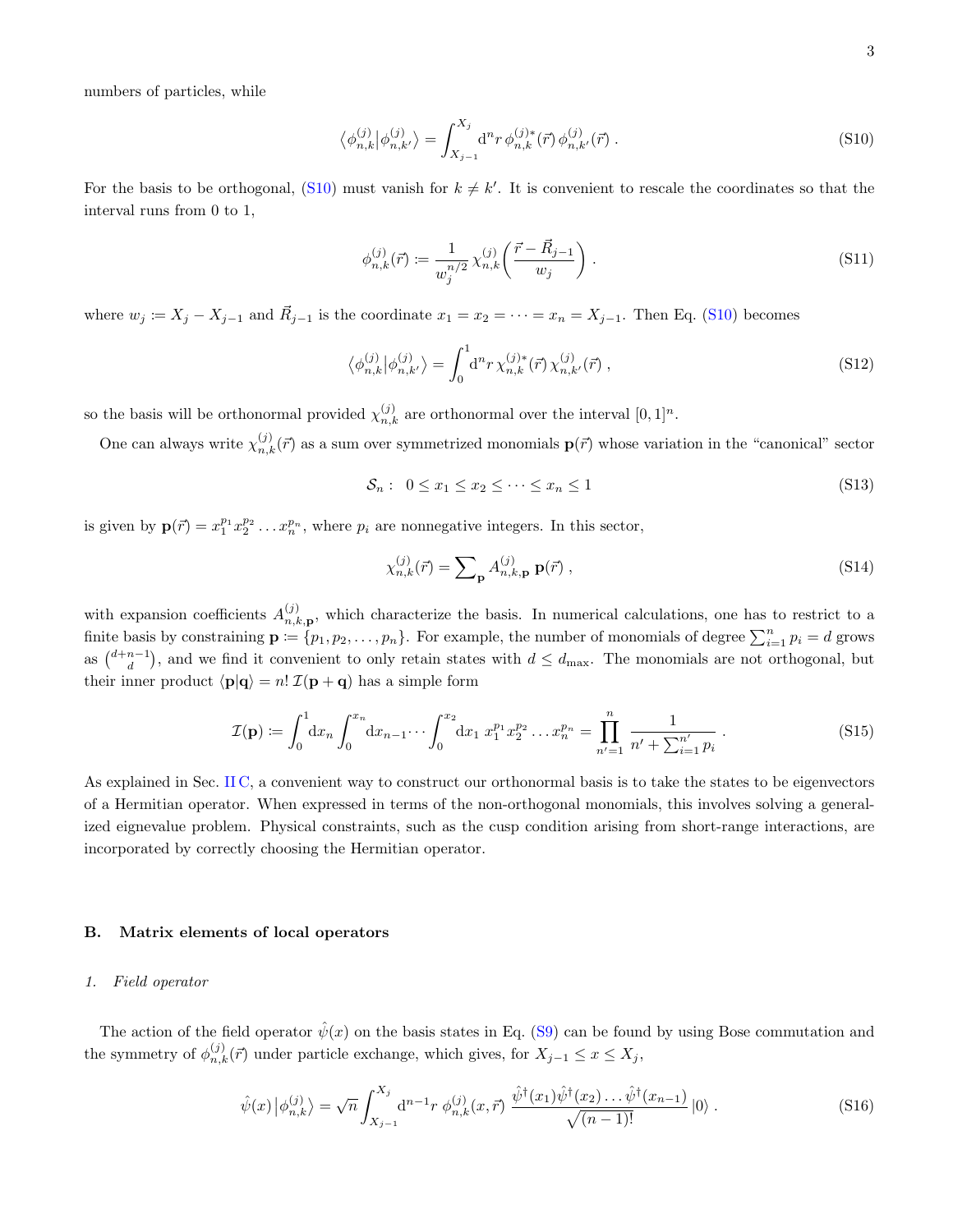The right-hand side describes a state of  $n-1$  particles with the (unnormalized) wave function  $\sqrt{n} \phi_{n,k}^{(j)}(x, \vec{r})$  – which is simply the original wave function with one of the positions set to  $x$ . Because of the Bose symmetry, it does not matter which particle is selected.

The nonzero matrix elements of  $\hat{\psi}(x)$  are given by [using Eqs. [\(S10\)](#page-2-1) and [\(S11\)](#page-2-2)]

$$
\left\langle \phi_{n-1,k}^{(j)} \right| \hat{\psi}(x) \left| \phi_{n,k'}^{(j)} \right\rangle = \sqrt{n} \int_{X_{j-1}}^{X_j} d^{n-1}r \; \phi_{n-1,k}^{(j)*}(\vec{r}) \, \phi_{n,k'}^{(j)}(x,\vec{r}) = \sqrt{\frac{n}{w_j}} \int_0^1 d^{n-1}r \; \chi_{n-1,k}^{(j)*}(\vec{r}) \, \chi_{n,k'}^{(j)}(\tilde{x},\vec{r}) \; , \tag{S17}
$$

where  $\tilde{x} := (x - X_{j-1})/w_j$ . As  $\chi_{n,k}^{(j)}$  are linear combinations of symmetrized monomials [Eq. [\(S14\)](#page-2-3)], it suffices to evaluate this integral for any two such monomials, i.e.,

<span id="page-3-2"></span><span id="page-3-1"></span>
$$
\psi_{\mathbf{p},\mathbf{q}}(\tilde{x}) \coloneqq \sqrt{n} \int_0^1 \mathrm{d}^{n-1} r \, \mathbf{p}(\vec{r}) \, \mathbf{q}(\tilde{x}, \vec{r}) \,, \tag{S18}
$$

where  $\mathbf{p} = \{p_1, p_2, \ldots, p_{n-1}\}, \mathbf{q} = \{q_1, q_2, \ldots, q_n\}.$  Using exchange symmetry, one can write  $\psi_{\mathbf{p},\mathbf{q}}(\tilde{x}) = \sqrt{n}(n-1)$ 1)!  $\int_{\mathcal{S}_{n-1}} d^{n-1} r \mathbf{p}(\vec{r}) \mathbf{q}(\tilde{x}, \vec{r})$  over the canonical sector  $\mathcal{S}_{n-1}$  [Eq. [\(S13\)](#page-2-4)]. In this sector,  $\mathbf{p}(\vec{r}) = x_1^{p_1} x_2^{p_2} \dots x_{n-1}^{p_{n-1}}$ , but the expression for  $\mathbf{q}(\tilde{x}, \vec{r})$  depends on the ordering of  $\tilde{x}$  relative to the other coordinates. For  $\tilde{x} \to 0^+$  (i.e.,  $x \to X_{j-1}^+$ ),  $q(\tilde{x}, \vec{r}) = \tilde{x}^{q_1} x_1^{q_2} x_2^{q_3} \dots x_{n-1}^{q_n}$ , whereas for  $\tilde{x} \to 1^ (x \to X_j^-)$ ,  $q(\tilde{x}, \vec{r}) = x_1^{q_1} x_2^{q_2} \dots x_{n-1}^{q_{n-1}} \tilde{x}^{q_n}$ . Thus, using Eq. [\(S15\)](#page-2-5),

$$
\psi_{\mathbf{p},\mathbf{q}}(0) = \delta_{q_1,0} \sqrt{n} \left( n-1 \right) ! \mathcal{I} \left( \{ p_1 + q_2, p_2 + q_3, \dots, p_{n-1} + q_n \} \right), \tag{S19}
$$

<span id="page-3-4"></span><span id="page-3-3"></span>
$$
\psi_{\mathbf{p},\mathbf{q}}(1) = \sqrt{n} \left( n-1 \right) ! \mathcal{I} \left( \{ p_1 + q_1, p_2 + q_2, \dots, p_{n-1} + q_{n-1} \} \right). \tag{S20}
$$

For intermediate values of  $\tilde{x}$ , the integral can be split into domains where  $x_1 \leq \cdots \leq x_{n'-1} \leq \tilde{x} \leq x_{n'+1} \leq \cdots \leq x_{n-1}$ for  $n' = 1, 2, \ldots, n$ , which gives

<span id="page-3-0"></span>
$$
\psi_{\mathbf{p},\mathbf{q}}(\tilde{x}) = \sqrt{n} \left( n - 1 \right) ! \sum_{n'=1}^{n} \tilde{x}^{q_{n'}} \mathcal{I}_l \big( \{ p_1 + q_1, \dots, p_{n'-1} + q_{n'-1} \}, \tilde{x} \big) \mathcal{I}_r \big( \tilde{x}, \{ p_{n'} + q_{n'+1}, \dots, p_{n-1} + q_n \} \big) \,, \tag{S21}
$$

where

$$
\mathcal{I}_{l}(\{p_{1},\ldots,p_{n}\},\tilde{x}) := \int_{0}^{\tilde{x}} dx_{n} \int_{0}^{x_{n}} dx_{n-1} \cdots \int_{0}^{x_{2}} dx_{1} x_{1}^{p_{1}} x_{2}^{p_{2}} \ldots x_{n}^{p_{n}} = \tilde{x}^{n+\sum_{i=1}^{n} p_{i}} \mathcal{I}(\{p_{1},\ldots,p_{n}\}) ,
$$
\n
$$
\mathcal{I}_{r}(\tilde{x},\{p_{1},\ldots,p_{n}\}) := \int_{\tilde{x}}^{1} dx_{n} \int_{\tilde{x}}^{x_{n}} dx_{n-1} \cdots \int_{\tilde{x}}^{x_{2}} dx_{1} x_{1}^{p_{1}} x_{2}^{p_{2}} \ldots x_{n}^{p_{n}}
$$
\n
$$
= \sum_{i=0}^{n} (-1)^{i} \mathcal{I}_{l}(\{p_{i},p_{i-1}\ldots,p_{1}\},\tilde{x}) \mathcal{I}(\{p_{i+1},p_{i+2},\ldots,p_{n}\}) ,
$$
\n(S23)

<span id="page-3-6"></span>and  $\mathcal{I}_l(\{\}, \tilde{x}) \coloneqq 1$ . Note that  $\mathcal{I}_l(\mathbf{p}, 1) = \mathcal{I}_r(0, \mathbf{p}) = \mathcal{I}(\mathbf{p})$ . Equation [\(S21\)](#page-3-0) gives  $\psi_{\mathbf{p},\mathbf{q}}(\tilde{x})$  as a polynomial in  $\tilde{x}$  of degree  $n-1+q_n+\sum_{i=1}^{n-1}p_i+q_i$ . In numerical simulations, we store these polynomial coefficients.

### 2. Density and potential energy

A similar construction applies for the density  $\hat{\rho}(x) = \hat{\psi}^{\dagger}(x)\hat{\psi}(x)$ . Using Eq. [\(S16\)](#page-2-6), one finds the matrix elements

<span id="page-3-5"></span>
$$
\langle \phi_{n,k}^{(j)} | \hat{\rho}(x) | \phi_{n,k'}^{(j)} \rangle = n \int_{X_{j-1}}^{X_j} d^{n-1} r \, \phi_{n,k}^{(j)*}(x, \vec{r}) \, \phi_{n,k'}^{(j)}(x, \vec{r}) = \frac{n}{w_j} \int_0^1 d^{n-1} r \, \chi_{n,k}^{(j)*}(\tilde{x}, \vec{r}) \, \chi_{n,k'}^{(j)}(\tilde{x}, \vec{r}) \tag{S24}
$$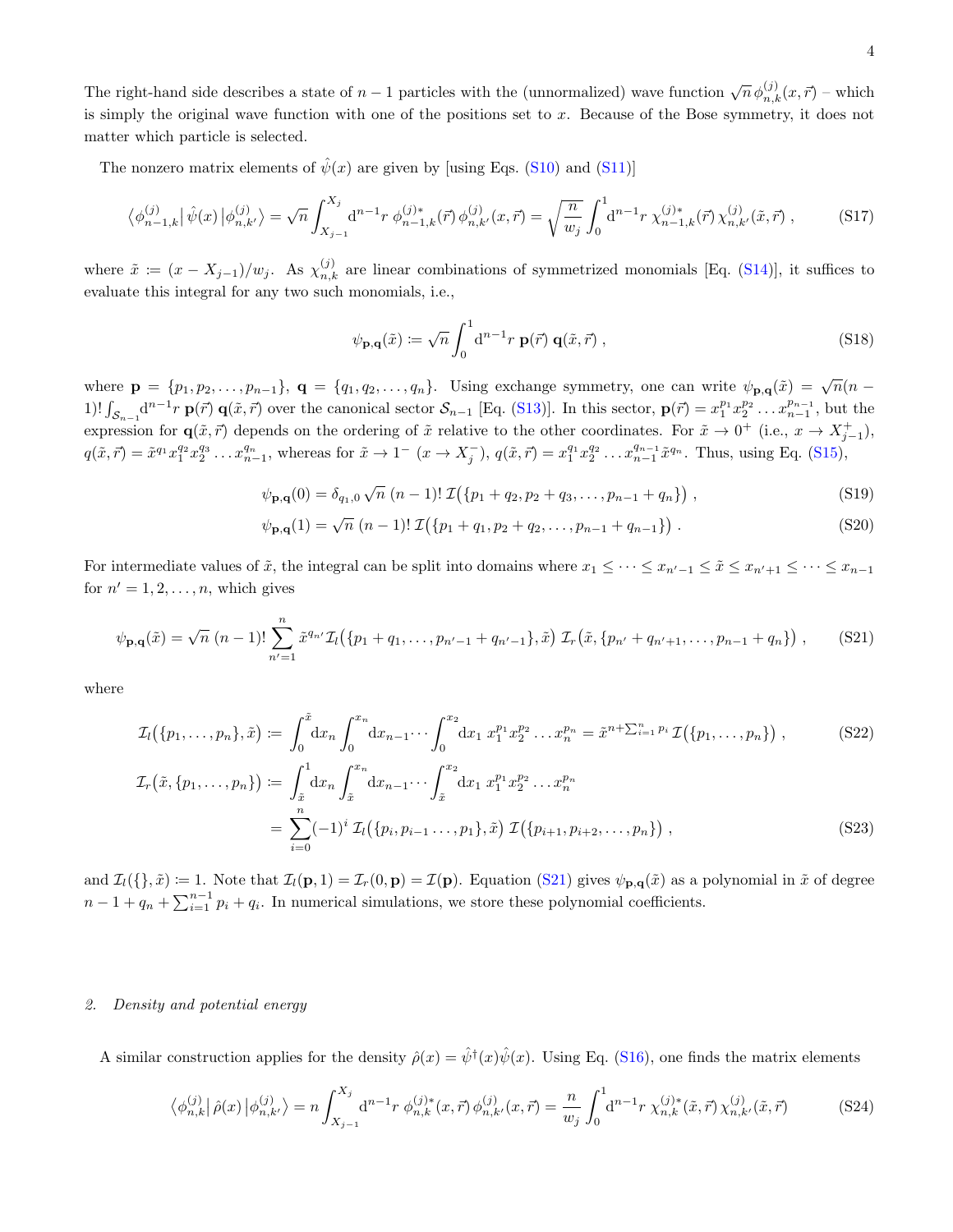for  $X_{j-1} \leq x \leq X_j$ . As before, the integral needs to be calculated only for symmetrized monomials,

$$
\rho_{\mathbf{p},\mathbf{q}}(\tilde{x}) \coloneqq n \int_0^1 \mathrm{d}^{n-1} r \, \mathbf{p}(\tilde{x}, \vec{r}) \, \mathbf{q}(\tilde{x}, \vec{r}) \,, \tag{S25}
$$

where  $\mathbf{p} = \{p_1, p_2, \ldots, p_n\}$  and  $\mathbf{q} = \{q_1, q_2, \ldots, q_n\}$ . Using exchange symmetry,  $\rho_{\mathbf{p},\mathbf{q}}(\tilde{x}) = n! \int_{\mathcal{S}_{n-1}} d^{n-1} r \mathbf{p}(\tilde{x}, \vec{r}) \mathbf{q}(\tilde{x}, \vec{r})$ where  $S_n$  denotes the canonical ordering [Eq. [\(S13\)](#page-2-4)]. At the boundaries  $\tilde{x} \to 0^+$  and  $\tilde{x} \to 1^-$ , both  $\mathbf{p}(\tilde{x}, \vec{r})$  and  $\mathbf{q}(\tilde{x}, \vec{r})$ reduce to single monomials, yielding [as in Eqs. [\(S19\)](#page-3-1) and [\(S20\)](#page-3-2)]

$$
\rho_{\mathbf{p},\mathbf{q}}(0) = \delta_{p_1+q_1,0} n! \mathcal{I}(\{p_2+q_2,p_3+q_3,\ldots,p_n+q_n\}) ,
$$
\n(S26)

$$
\rho_{\mathbf{p},\mathbf{q}}(1) = n! \mathcal{I}(\{p_1 + q_1, p_2 + q_2, \dots, p_{n-1} + q_{n-1}\}) \tag{S27}
$$

For intermediate  $\tilde{x}$ , we split the integral into subdomains  $x_1 \leq \cdots \leq x_{n-1} \leq \tilde{x} \leq x_{n'+1} \leq \cdots \leq x_{n-1}$ , obtaining

$$
\rho_{\mathbf{p},\mathbf{q}}(\tilde{x}) = n! \sum_{n'=1}^{n} \tilde{x}^{p_{n'}+q_{n'}} \mathcal{I}_l(\{p_1+q_1,\ldots,p_{n'-1}+q_{n'-1}\},\tilde{x}) \mathcal{I}_r(\tilde{x},\{p_{n'+1}+q_{n'+1},\ldots,p_n+q_n\}) ,\tag{S28}
$$

where  $\mathcal{I}_l$  and  $\mathcal{I}_r$  are given by Eqs. [\(S22\)](#page-3-3) and [\(S23\)](#page-3-4). Again,  $\rho_{\mathbf{p},\mathbf{q}}(\tilde{x})$  is a polynomial in  $\tilde{x}$  of degree  $n-1+\sum_{i=1}^n p_i+q_i$ , and we store the coefficients.

The matrix elements of the potential energy  $\hat{P}_j = \int_{X_{j-1}}^{X_j} dx V(x) \hat{\rho}(x)$  can be obtained from those of the density in Eq. [\(S24\)](#page-3-5). In particular, for two symmetrized monomials, one calculates

$$
V_{\mathbf{p},\mathbf{q}}^{(j)} \coloneqq \int_0^1 d\tilde{x} \ V(X_{j-1} + w_j \tilde{x}) \ \rho_{\mathbf{p},\mathbf{q}}(\tilde{x}) \ , \tag{S29}
$$

which reduces to computing moments of  $V(x)$ , since  $\rho_{\mathbf{p},\mathbf{q}}(\tilde{x})$  is a polynomial in  $\tilde{x}$ . For a sinusoidal potential  $V(x)$  =  $V_0 \cos^2 \kappa x$ , these moments can be found exactly using

$$
\int_0^1 d\tilde{x}\,\tilde{x}^{p-1}e^{i\tilde{\kappa}\tilde{x}} = (i/\tilde{\kappa})^p \Gamma_l(p, -i\tilde{\kappa})
$$
\n(S30)

<span id="page-4-0"></span> $\forall p \geq 1$ , where  $\Gamma_l(p, z)$  is the lower incomplete gamma function [\[S1\]](#page-15-1).

### 3. Kinetic energy

The kinetic energy within the j-th segment is given by  $\hat{K}_j = (1/2) \int_{X_{j-1}}^{X_j} dx [\partial_x \hat{\psi}^\dagger(x)] [\partial_x \hat{\psi}(x)]$ . To find its matrix elements, we use Eq. [\(S16\)](#page-2-6) and the exchange symmetry of the basis functions, obtaining

$$
\left\langle \phi_{n,k}^{(j)} \right| \hat{K}_j \left| \phi_{n,k'}^{(j)} \right\rangle = \frac{1}{2} \int_{X_{j-1}}^{X_j} d^n r \; \vec{\nabla} \phi_{n,k}^{(j)*}(\vec{r}) \cdot \vec{\nabla} \phi_{n,k'}^{(j)}(\vec{r}) = \frac{1}{2w_j^2} \int_0^1 d^n r \; \vec{\nabla} \chi_{n,k}^{(j)*}(\vec{r}) \cdot \vec{\nabla} \chi_{n,k'}^{(j)}(\vec{r}) \; . \tag{S31}
$$

Replacing  $\chi_{n,k}^{(j)}(\vec{r})$  with a symmetrized monomial [Eq. [\(S14\)](#page-2-3)], we only need to evaluate

$$
K_{\mathbf{p},\mathbf{q}} \coloneqq \frac{1}{2} \int_0^1 \mathrm{d}^n r \; \vec{\nabla} \mathbf{p}(\vec{r}). \vec{\nabla} \mathbf{q}(\vec{r}) = \frac{n!}{2} \int_{\mathcal{S}_n} \mathrm{d}^n r \; \vec{\nabla} \mathbf{p}(\vec{r}). \vec{\nabla} \mathbf{q}(\vec{r}), \tag{S32}
$$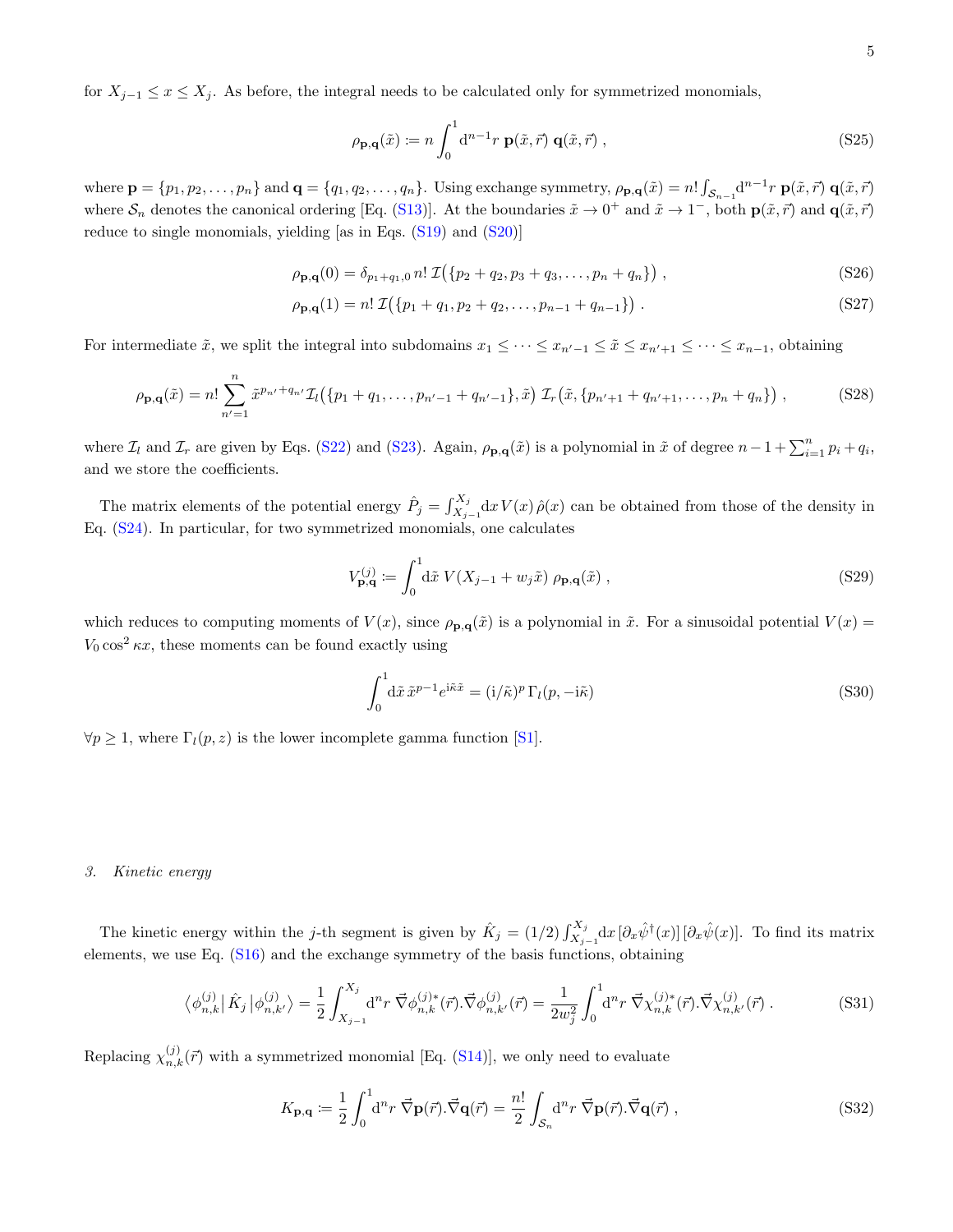where  $\mathbf{p} = \{p_1, p_2, \ldots, p_n\}$  and  $\mathbf{q} = \{q_1, q_2, \ldots, q_n\}$ . In sector  $\mathcal{S}_n$ ,  $\partial_{x_i} \mathbf{p}(\vec{r}) = p_i x_i^{p_i - 1} \prod_{i' \neq i} x_{i'}^{p_{i'}}$ . Thus, Eq. [\(S15\)](#page-2-5) yields

$$
K_{\mathbf{p},\mathbf{q}} = \frac{n!}{2} \sum_{i=1}^{n} p_i q_i \mathcal{I}(\text{incr}(\mathbf{p} + \mathbf{q}, i, -2)), \qquad (S33)
$$

<span id="page-5-1"></span>where  $\texttt{incr}(p, i, s) \coloneqq \{p_1, \ldots, p_{i-1}, p_i + s, p_{i+1}, \ldots, p_n\}$ , i.e., it increments the *i*-th element by *s*. Note that one can also extract matrix elements of the kinetic energy density  $\mathcal{K}(x)$  in Eq. [\(S1\)](#page-0-1) using the procedure in Sec. [II B 2.](#page-3-6)

### 4. Interaction energy

For the interaction energy  $\hat{U}_j$  in Eq. [\(S4\)](#page-0-2), we again use the action of the field operator in Eq. [\(S16\)](#page-2-6) to obtain

$$
\langle \phi_{n,k}^{(j)} | \hat{U}_j | \phi_{n,k'}^{(j)} \rangle = g \binom{n}{2} \int_{X_{j-1}}^{X_j} dx \int_{X_{j-1}}^{X_j} d^{n-2}r \ \phi_{n,k}^{(j)*}(x, x, \vec{r}) \ \phi_{n,k'}^{(j)}(x, x, \vec{r}) \tag{S34}
$$

$$
=g\int_{X_{j-1}}^{X_j} d^n r \sum_{i (S35)
$$

Therefore, constructing the matrix for  $\hat{U}_j$  boils down to evaluating

$$
U_{\mathbf{p},\mathbf{q}} := \int_0^1 \mathrm{d}^n r \sum_{i < i'} \delta(x_i - x_{i'}) \, \mathbf{p}(\vec{r}) \, \mathbf{q}(\vec{r}) = \frac{n!}{2} \int_{\mathcal{S}_n} \mathrm{d}^n r \sum_{i=1}^{n-1} \delta(x_i - x_{i+1}) \, \mathbf{p}(\vec{r}) \, \mathbf{q}(\vec{r}) \tag{S36}
$$

for symmetrized monomials  $\mathbf{p} = \{p_1, p_2, \ldots, p_n\}$  and  $\mathbf{q} = \{q_1, q_2, \ldots, q_n\}$ . Note, in sector  $\mathcal{S}_n, x_1 \leq x_2 \leq \cdots \leq x_n$ , so we have the delta function only between neighboring coordinates  $x_i$  and  $x_{i+1}$ . Substituting the monomial expressions for  $p(\vec{r})$  and  $q(\vec{r})$ , and using Eq. [\(S15\)](#page-2-5), we find

$$
U_{\mathbf{p},\mathbf{q}} = \frac{n!}{2} \sum_{i=1}^{n-1} \mathcal{I}(\text{merge}(\mathbf{p} + \mathbf{q}, i)), \qquad (S37)
$$

<span id="page-5-0"></span>where  $\text{merge}(\mathbf{p}, i) := \{p_1, \ldots, p_{i-1}, p_i + p_{i+1}, p_{i+2}, \ldots, p_n\}$ , i.e., it merges the i- and  $i + 1$ -th elements. As with  $\hat{\mathcal{K}}(x)$ , the matrix elements of the interaction energy density  $\mathcal{U}(x)$  in Eq. [\(S2\)](#page-0-3) can be obtained using the method in Sec. [II B 2.](#page-3-6)

#### C. Basis construction for contact interactions

The ideal choice of basis functions,  $\chi_{n,k}^{(j)}(\vec{r})$ , would have three properties: (i) A small number of these states should accurately approximate the low-energy eigenstates of the Hamiltonian, (ii) these states should smoothly connect to the wave functions in neighboring sectors, and (iii) they should be orthogonal to one another. The latter can be ensured by taking them to be eigenstates of a Hermitian operator – and choosing the basis is equivalent to choosing the operator.

Insight into the choice of operator comes from the one-particle sector, where selecting the basis functions is related to deciding on a functional form for splines which will be used to piecewise describe the ground state of the Schrödinger equation. In that case, one might naively choose the single-particle basis functions on  $[0, 1]$  to be solutions to Laplace's equation,  $\partial_{x_1}^2 \chi = \lambda \chi$ . Depending on boundary conditions,  $\chi = \cos(\pi k x_1)$  with  $k = 0, 1, \ldots$  or  $\chi = \sin(\pi k x_1)$  with  $k = 1, 2, \ldots$  Neither set of states is amenable to continuously connecting across segments – as either the basis function or its derivative vanishes at the boundaries. The solution is to modify the operator so that  $x_1 = 0$  and  $x_1 = 1$  are regular singular points; for example choosing them to be solutions to Legendre's equation:  $\partial_{x_1}[x_1(1-x_1)\partial_{x_1}\chi] = \lambda \chi$ .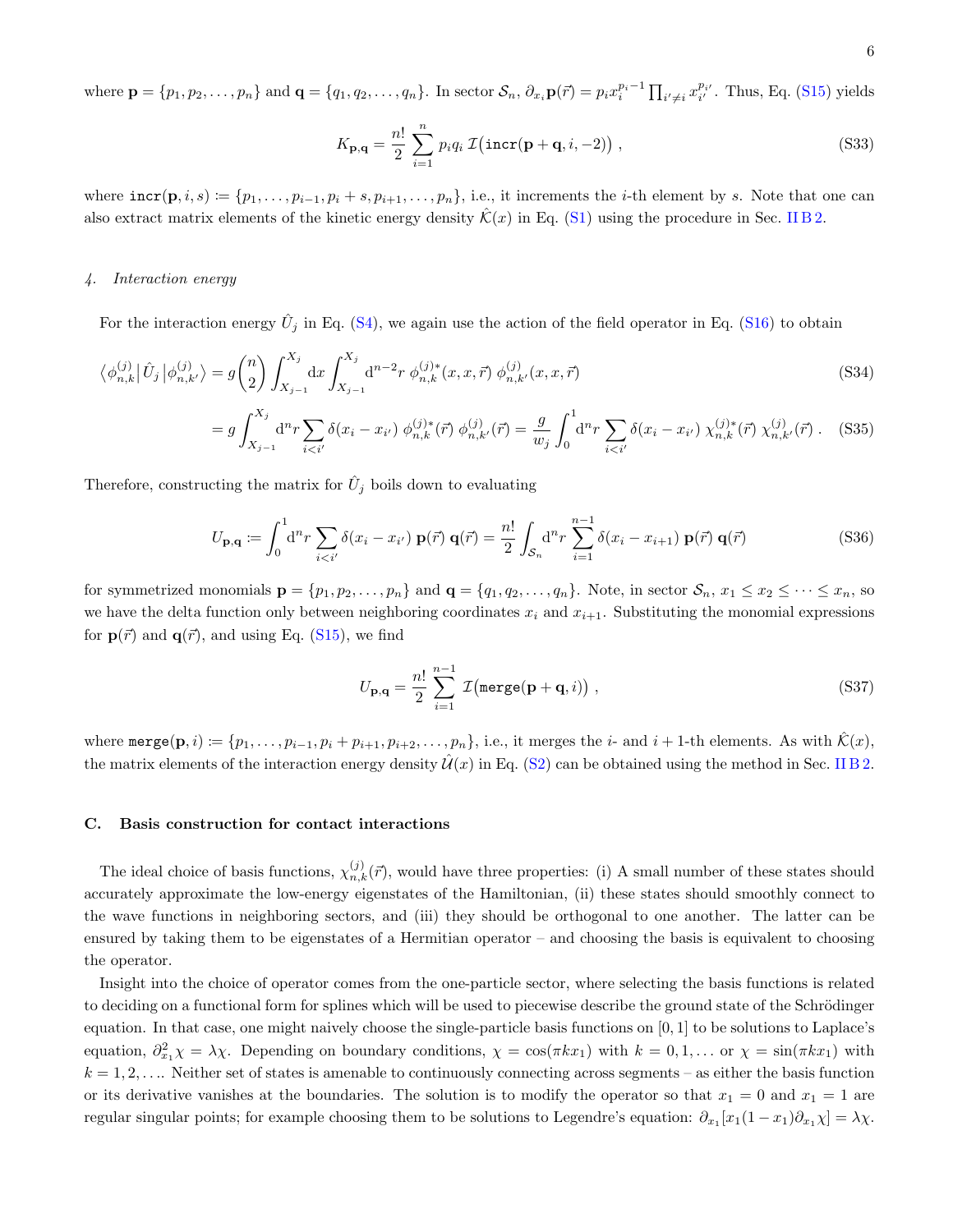The solutions are Legendre polynomials  $P_k(2x_1 - 1)$  [\[S1\]](#page-15-1), and the resulting wave function expansion amounts to using polynomial splines. Colloquially, one imagines that the factor  $x_1(1-x_1)$  "absorbs" the boundary conditions, allowing basis functions to have both nonzero amplitude and slope at the segment boundaries. An equivalent construction of the Legendre polynomials is to perform a Gram-Schmidt orthogonalization on the monomials  $\{1, x_1, x_1^2, \ldots, x_1^k\}$ .

In our problem the many-body wave function has a kink whenever two particles coincide. Thus, the expansion will perform better if the basis functions also have this kink, motivating the modified Legendre equation,

<span id="page-6-2"></span>
$$
-\frac{1}{2}\sum_{i=1}^{n}\frac{\partial}{\partial x_{i}}\left[x_{i}(1-x_{i})\frac{\partial}{\partial x_{i}}\chi_{n,k}^{(j)}(\vec{r})\right]+c_{j}\sum_{i(S38)
$$

where  $c_j$  gives the slope discontinuity,  $\partial_{x_i}\chi_{n,k}^{(j)}(x_i \to x_{i'}^+) - \partial_{x_i}\chi_{n,k}^{(j)}(x_i \to x_{i'}^-) = c_j \chi_{n,k}^{(j)}(x_i = x_{i'})$ . As the coordinates of  $\chi$  are stretched by a factor of  $w_j$  relative to the physical coordinates [Eq. [\(S11\)](#page-2-2)], we require  $c_j = w_j g$ . For uniform segments,  $w_j = \text{constant}$ , thus  $c_j$  and  $\chi_{n,k}^{(j)}$  do not depend on j.

We expand Eq.  $(S38)$  on the (non-orthogonal) symmetrized monomials. Defining

$$
\hat{K}_{\mathcal{L}}[\chi(\vec{r})] := -\frac{1}{2} \sum_{i=1}^{n} \frac{\partial}{\partial x_{i}} \left[ x_{i}(1-x_{i}) \frac{\partial}{\partial x_{i}} \chi(\vec{r}) \right]
$$
\n(S39)

<span id="page-6-4"></span><span id="page-6-3"></span>
$$
\hat{U}_{\mathcal{L}}[\chi(\vec{r})] := \sum_{i < i'} x_i (1 - x_i) \,\delta(x_i - x_{i'}) \,\chi(\vec{r}) \tag{S40}
$$

and their sum  $\hat{H}_{\mathcal{L}}^{(j)} = \hat{K}_{\mathcal{L}} + c_j \hat{U}_{\mathcal{L}}$ , the matrix elements are

$$
\langle \mathbf{p} | \hat{K}_{\mathcal{L}} | \mathbf{q} \rangle = \frac{n!}{2} \int_{\mathcal{S}_n} d^n r \sum_{i=1}^n x_i (1 - x_i) \left[ \partial_{x_i} \mathbf{p}(\vec{r}) \right] \left[ \partial_{x_i} \mathbf{q}(\vec{r}) \right], \tag{S41}
$$

<span id="page-6-5"></span>
$$
\langle \mathbf{p} | \hat{U}_{\mathcal{L}} | \mathbf{q} \rangle = \frac{n!}{2} \int_{\mathcal{S}_n} d^n r \sum_{i=1}^{n-1} x_i (1 - x_i) \delta(x_i - x_{i+1}) \mathbf{p}(\vec{r}) \mathbf{q}(\vec{r}) . \tag{S42}
$$

As before,  $\mathbf{p} = \{p_1, p_2, \ldots, p_n\}$ ,  $\mathbf{q} = \{q_1, q_2, \ldots, q_n\}$ , and  $\mathcal{S}_n$  stands for the canonical ordering in Eq. [\(S13\)](#page-2-4). Substituting  $\mathbf{p}(\vec{r}) = x_1^{p_1} x_2^{p_2} \dots x_n^{p_n}$  and  $\mathbf{q}(\vec{r}) = x_1^{q_1} x_2^{q_2} \dots x_n^{q_n}$ , we find, similar to Secs. IIB3 and IIB4,

$$
\langle \mathbf{p} | \hat{K}_{\mathcal{L}} | \mathbf{q} \rangle = \frac{n!}{2} \sum_{i=1}^{n} p_i q_i \Big[ \mathcal{I} \big( \mathrm{incr}(\mathbf{p} + \mathbf{q}, i, -1) \big) - \mathcal{I}(\mathbf{p} + \mathbf{q}) \Big], \tag{S43}
$$

$$
\langle \mathbf{p} | \hat{U}_{\mathcal{L}} | \mathbf{q} \rangle = \frac{n!}{2} \sum_{i=1}^{n-1} \left[ \mathcal{I} \Big( \mathrm{incr} \big( \mathrm{merge}(\mathbf{p} + \mathbf{q}, i), i, 1 \big) \Big) - \mathcal{I} \Big( \mathrm{incr} \big( \mathrm{merge}(\mathbf{p} + \mathbf{q}, i), i, 2 \big) \Big) \right], \tag{S44}
$$

where  $\mathcal{I}(\mathbf{p})$  is given by Eq. [\(S15\)](#page-2-5). These expressions reduce Eq. [\(S38\)](#page-6-2) to a generalized eigenvalue problem  $H_L^{(j)}A_{n,k}^{(j)}=$  $\mathcal{E}_{n,k}^{(j)} O_n A_{n,k}^{(j)}$ , where  $A_{n,k}^{(j)}$  are the expansion coefficients of  $\chi_{n,k}^{(j)}$  in terms of the monomials [Eq. [\(S14\)](#page-2-3)] and  $O_n$  is the matrix of inner products between the monomials, given by  $\langle \mathbf{p} | \mathbf{q} \rangle = n! \mathcal{I}(\mathbf{p} + \mathbf{q})$ . The energy spectrum  $\mathcal{E}_{n,k}^{(j)}$  provides a natural ordering of the basis states, which can be truncated at high energies. Although one is solving a many-body problem in generating the basis, the complexity is greatly reduced compared to the original problem, as the number of monomials is limited if the number of particles in a segment,  $n$ , is sufficiently small.

### <span id="page-6-0"></span>III. Single-particle correlations

<span id="page-6-1"></span>Here we illustrate the extraction of observables by showing how one can compute the single-particle correlations, how these converge to the continuum limit, and how one recovers expected power laws in the momentum distribution.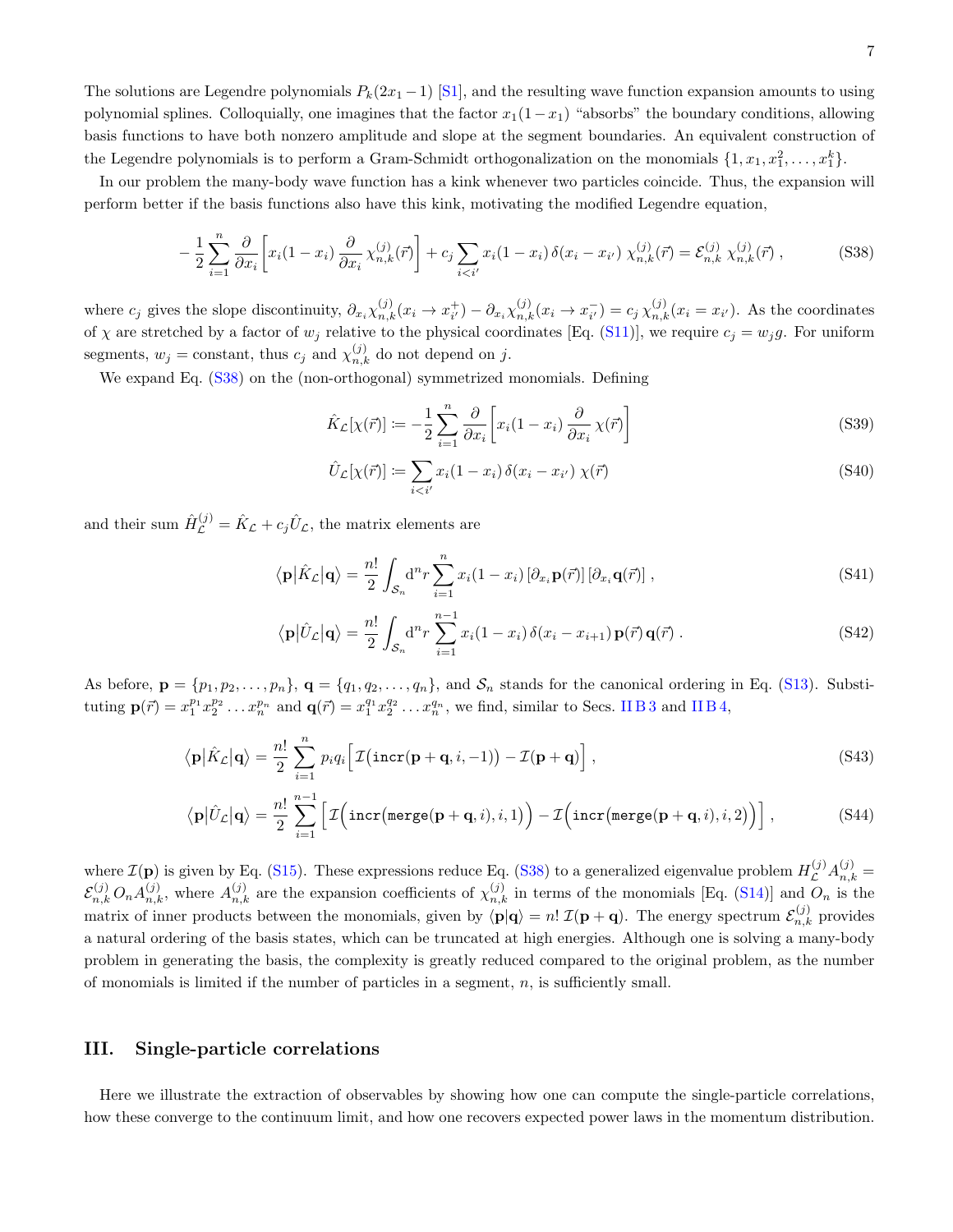### A. Extraction as piecewise polynomial

Following Secs. [II A](#page-1-1) and [II B 1](#page-2-7) one can express the matrix elements of the field operator in the *i*-th segment as

$$
\langle \phi_{n,k}^{(i)} | \hat{\psi}(x) | \phi_{n',k'}^{(i)} \rangle = \sum_{p=0}^{p_{\text{max}}} \Psi_{nk,n'k'}^{i,p} \left( \frac{x - X_{i-1}}{w_i} \right)^p, \tag{S45}
$$

where  $p_{\text{max}} = 2d_{\text{max}} + n_{\text{max}} - 1$ . Thus,  $\hat{\psi}(x)$  can be represented by operators  $\hat{\Psi}^{i,p}_{ik}$  with matrix elements  $\Psi^{i,p}_{nk,n'k'}$ . We compute the correlator  $C^{i,p}_{j,q} := \langle \hat{\Psi}^{i,p \dagger} \hat{\Psi}^{j,q} \rangle$  using efficient tensor contractions to obtain the single-particle correlations

<span id="page-7-3"></span>
$$
\langle \hat{\psi}^{\dagger}(x)\hat{\psi}(x')\rangle = \sum_{p,q=0}^{p_{\text{max}}} C_{j,q}^{i,p} \left(\frac{x - X_{i-1}}{w_i}\right)^p \left(\frac{x' - X_{j-1}}{w_j}\right)^q,
$$
\n(S46)

when x and  $x'$  belong to the i-th and j-th segments, respectively. Figure [S1](#page-7-1) shows how the diagonal and anti-diagonal correlations differ between Mott and superfluid ground states in a shallow potential.



<span id="page-7-1"></span>FIG. S1. (a) Density and (b) correlations in Mott-insulating ( $\gamma = 20$ ) and superfluid ( $\gamma = 2$ ) ground states of 10 bosons in 10 wells with  $V_0/E_r = 1$ , modeled with 20 segments and quartic basis functions, corresponding to Figs.  $4(c,d)$  in the main text.

### <span id="page-7-0"></span>B. Scaling of error

In Fig. 3(a) of the main text we showed that the error in the ground-state energy falls off as  $M^{-2d_{\text{max}}}$  for cDMRG, as opposed to  $M^{-2}$  for grid-based discretization. Since the DMRG sweeps have the same dependence on M in both methods, it follows that cDMRG is more efficient for more accurate calculations [Fig. 3(b)]. Here we show that this conclusion also holds for the single-particle correlations. We compare ground states for the Tonks gas ( $\gamma \to \infty$ ) in a box trap  $(V_0 = 0)$ , for which the correlations are known exactly [\[S2\]](#page-16-0).

In this limit the cusp in the cDMRG basis functions is replaced by the condition that they must vanish whenever two particles coincide. Thus, we solve the modified Legendre equation  $\hat{K}_{\mathcal{L}} \chi_{n,k}^{(j)} = \mathcal{E}_{n,k}^{(j)} \chi_{n,k}^{(j)}$  projected onto the nullspace (or lowest-energy subspace) of  $\hat{U}_\mathcal{L}$  [Eqs. [\(S41\)](#page-6-3) and [\(S42\)](#page-6-4)], effectively generating free-fermion basis functions. Conversely, for discretization one deals with hard-core bosons, limiting the on-site occupations to  $\{0, 1\}$ .

We evaluate the accuracy of the off-diagonal correlations  $\langle \hat{\psi}^{\dagger}(x)\hat{\psi}(L-x)\rangle$ , shown in Fig. 2(d) and Fig. [S1\(](#page-7-1)b). We consider an integral measure of the error  $\varepsilon(x) := \langle \hat{\psi}^{\dagger}(x)\hat{\psi}(L-x) \rangle - \langle \hat{\psi}^{\dagger}(x)\hat{\psi}(L-x) \rangle_{\text{exact}}$ , given by

<span id="page-7-2"></span>
$$
\varepsilon_{\text{corr}} := \sqrt{\frac{L}{N} \int_0^L dx \, |\varepsilon(x)|^2} \,. \tag{S47}
$$

For discretization we replace the integral by a weighted sum over the grid points. Figure  $S_2(a)$  shows that  $\varepsilon_{\text{corr}}$  falls off as  $M^{-(d_{\text{max}}+1)}$  for cDMRG: This is expected since we are able to approximate spatial variations of order  $d_{\text{max}}$  in each segment. For discretization  $\varepsilon_{\text{corr}}$  scales as  $M^{-2}$  since  $d_{\text{max}}$  is effectively 1. Thus, one can accelerate convergence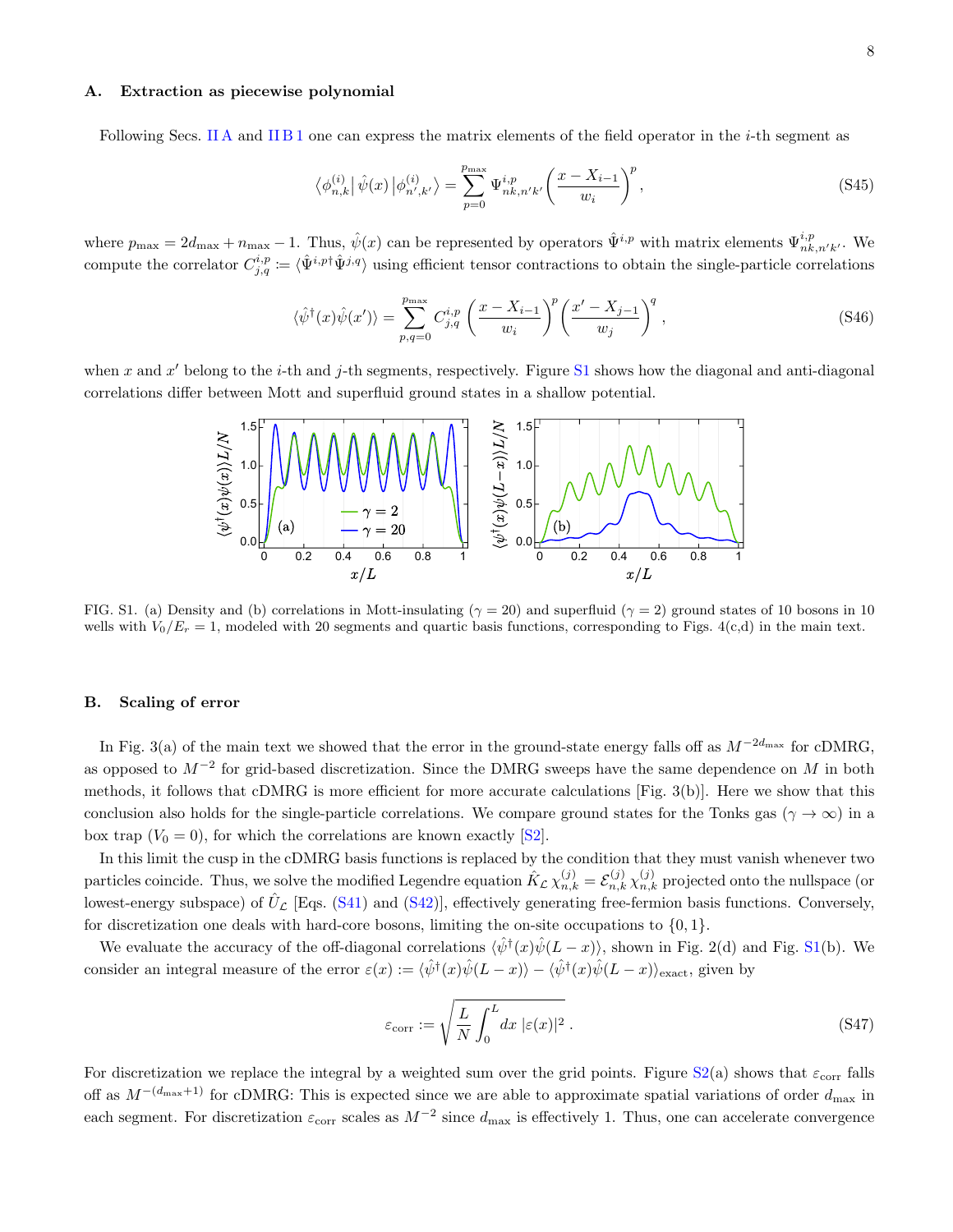by increasing  $d_{\text{max}}$ , although  $\varepsilon_{\text{corr}}$  decays slower than the energy error for  $d_{\text{max}} > 1$ . In addition, the curves for  $N = 5$ and  $N = 10$  in Fig. [S2\(](#page-8-2)a) roughly coincide if M is rescaled by N, which suggests the scaling  $\varepsilon_{\text{corr}} \sim (N/M)^{d_{\text{max}}+1}$ .



<span id="page-8-2"></span>FIG. S2. (a) Correlation error, defined by Eq. [\(S47\)](#page-7-2), in the ground state of a Tonks gas ( $\gamma \to \infty$ ) with  $V_0 = 0$  decaying roughly as  $(N/M)^{(d_{\text{max}}+1)}$  for cDMRG with  $d_{\text{max}}=3$  (solid lines) and as  $(N/M)^2$  for grid-based discretization (dotted lines). The basis states and DMRG parameters used are listed in Tables [S6–](#page-11-1)[S8.](#page-11-2) (b) Momentum distributions for  $V_0 = 0$  and  $N = 10$  at different interaction strengths:  $\gamma = 0$  and  $\gamma \to \infty$  are exact results,  $\gamma = 0.1$  and 10 are from cDMRG with  $M = 10$  and 20, respectively, corresponding to Fig. 3 in the main text, and  $\gamma = 1$  is from cDMRG with  $M = 20$ , basis A in Table [S3,](#page-10-0) and DMRG parameters in Table [S5.](#page-10-1) All curves fall off asymptotically as  $1/\kappa^4$ . (c)  $n(\kappa)$  for  $\gamma = 0.2$ ,  $N = 10$ , and  $V(x) = V_0 \cos^2(N\pi x/L)$  from cDMRG with the same parameters as in Fig. 4, detailed in Sec. [IV.](#page-8-1) Vertical lines at multiples of 2N show locations of satellite peaks.

### <span id="page-8-0"></span>C. Momentum distribution

The momentum distribution is given by

$$
n(\kappa) = \frac{1}{2\pi} \int_0^L dx \int_0^L dx' e^{i\kappa(x-x')} \langle \hat{\psi}^\dagger(x)\hat{\psi}(x')\rangle . \tag{S48}
$$

Using the piecewise expression from Eq.  $(S46)$  we can compute the distribution as

$$
n(\kappa) = \frac{1}{2\pi} \sum_{i,j=1}^{M} \sum_{p,q=0}^{p_{\text{max}}} C_{j,q}^{i,p} \int_{X_{i-1}}^{X_i} dx \ e^{\text{i}\kappa x} \left(\frac{x - X_{i-1}}{w_i}\right)^p \int_{X_{j-1}}^{X_j} dx' \ e^{-\text{i}\kappa x'} \left(\frac{x' - X_{j-1}}{w_j}\right)^q
$$
  

$$
= \sum_{i,j=1}^{M} \sum_{p,q=0}^{p_{\text{max}}} C_{j,q}^{i,p} \ \frac{e^{\text{i}\kappa (X_{i-1} - X_{j-1})}}{2\pi \kappa^2} \ \frac{\Gamma_l(p+1, -\text{i}\kappa w_i)}{(-\text{i}\kappa w_i)^p} \ \frac{\Gamma_l(q+1, \text{i}\kappa w_j)}{(\text{i}\kappa w_j)^q} \,, \tag{S49}
$$

where  $\Gamma_l$  is the lower incomplete gamma function. For contact interactions one expects  $n(\kappa)$  to fall off as  $\kappa^{-4}$  at large momenta [\[S3\]](#page-16-1). Figure [S2\(](#page-8-2)b) shows that cDMRG faithfully reproduces this universal power law over several orders of magnitude, interpolating between exact results for  $\gamma = 0$  and  $\gamma \to \infty$  for  $V_0 = 0$ . The strong modulations at weak interactions can be understood by noting that, for  $\gamma = 0$ ,  $\langle \hat{\psi}^{\dagger}(x) \hat{\psi}(x') \rangle = (2N/L) \sin(\pi x/L) \sin(\pi x'/L)$ , such that  $n(\kappa) = 2NL\pi(1+\cos\kappa L)/(\kappa^2 L^2 - \pi^2)^2$ , which vanishes for  $\kappa L \in \{3\pi, 5\pi, 7\pi, \dots\}$ . Figure [S2\(](#page-8-2)c) shows how turning on a lattice potential  $V(x) = V_0 \cos^2(N\pi x/L)$  produces satellite peaks at  $\kappa L = 2N\pi\nu$  for integer  $\nu$ , as the lattice couples momenta separated by multiples of  $2N\pi/L$ . For Mott-insulating states in a deep lattice, the correlation length becomes of the order of the lattice spacing, so the power-law tail shifts to higher momenta (large  $\nu$ ).

### <span id="page-8-1"></span>IV. Parameters used in simulations

As outlined in Sec. [II C,](#page-5-0) we construct the basis by solving an eigenvalue problem, Eq. [\(S38\)](#page-6-2), in the space of symmetrized monomials of maximum degree  $d_{\text{max}}$ . The number of monomials grows as  $N_{\text{mon}} = \binom{n+d_{\text{max}}}{n}$ . Provided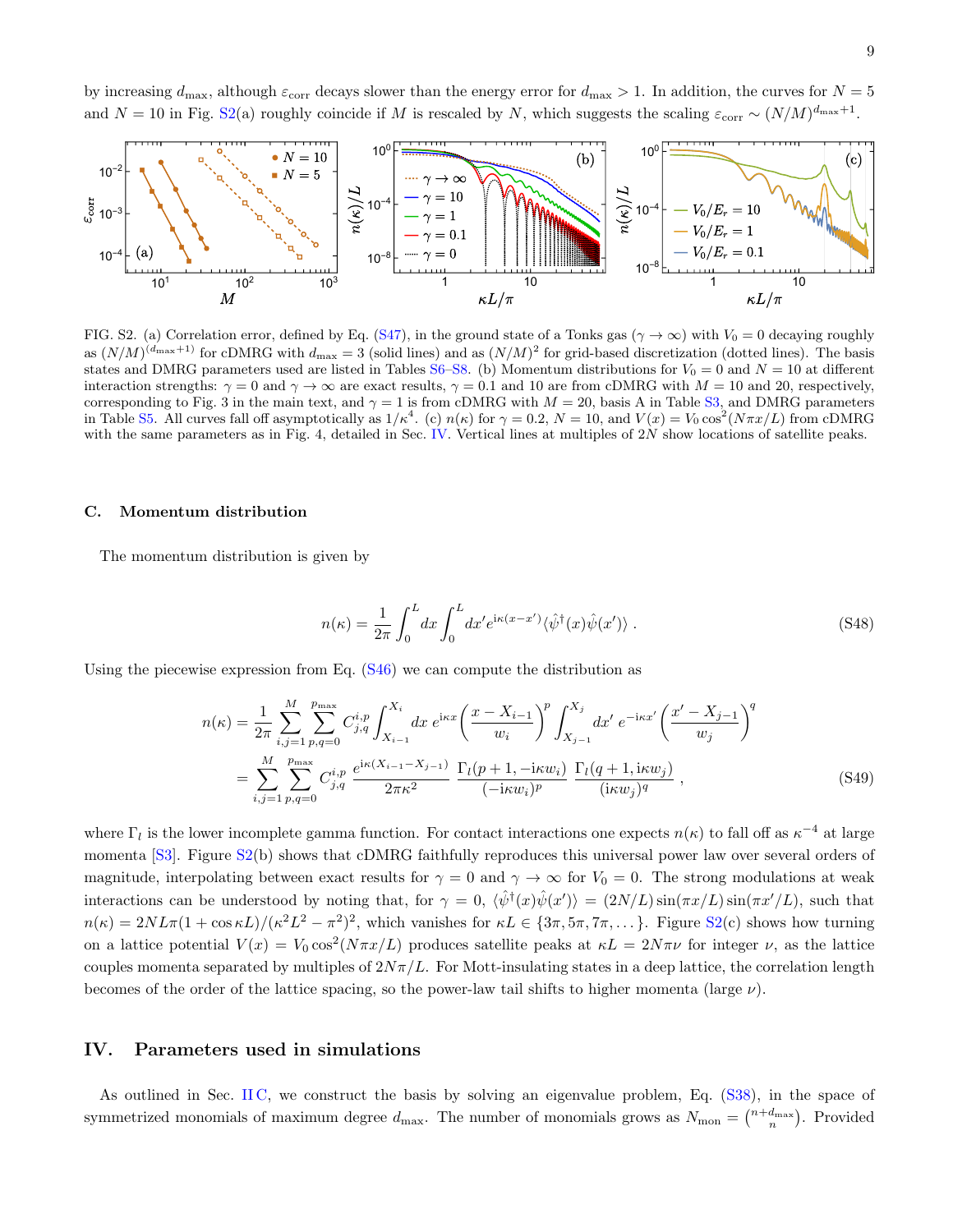the segments are sufficiently narrow, or the repulsive interactions are sufficiently strong ( $\gamma \gg 1$ ), we retain only a few or no basis states for larger n. Table [S1](#page-9-0) enumerates the total number of monomials and the number of basis states we keep in a typical calculation with strong interactions. Figure [S3](#page-9-1) shows the average weight,  $\bar{N}_{n,k}$ , of each basis function in the ground state. These are calculated by averaging over the reduced density matrices describing individual segments, and  $\sum_{n,k} \bar{N}_{n,k} = 1$ . The basis is ordered so that larger k corresponds to larger  $\mathcal{E}_{n,k}$ . The weights fall off strongly with both n and  $k$ , justifying our truncation. The  $k$  dependence is well approximated by a power law, and roughly the same power law is seen for each  $n$ .

<span id="page-9-0"></span>TABLE S1. Number of monomials and basis states we keep in each segment for the calculation in Fig. 2 of the main text. Here,  $d_{\text{max}} = 4$ ,  $N = 5$ ,  $M = 8$ , and  $\gamma = 50$ .

| $\it{n}$       | $N_{\rm mon}$ | $N_{\text{basis}}$ |
|----------------|---------------|--------------------|
| 0              | 1             |                    |
| 1              | 5             | 5                  |
| $\overline{2}$ | 15            | 15                 |
| 3              | $35\,$        | 35                 |
| 4              | 70            | 10                 |
| 5              | 126           | $\overline{2}$     |
| Total          | 252           | 68                 |



<span id="page-9-1"></span>FIG. S3. Average occupation of the basis states enumerated in Table [S1](#page-9-0) in the ground state shown in Fig. 2. The basis states are indexed by their eigenvalue  $\mathcal{E}_{n,k}$  in Eq. [\(S38\)](#page-6-2).

Once the basis is generated, one can represent the local operators as matrices following Sec. [II B](#page-2-0) and proceed to the DMRG sweeps, for which we used version 3.0.0 of the ITensor library in  $C_{++}$  [\[S4\]](#page-16-2). As discussed in the main text, we run multiple DMRG cycles where the energy penalty Λ is successively increased in powers of 10. Here, the practical objective is to produce a good initial state for the final cycle as quickly as possible. Thus, we start from a small maximum bond dimension  $D_{\text{max}}$  and gradually increase it with  $\Lambda$  to speed up the initial cycles, as shown in Table [S2.](#page-9-2) Throughout, we discard singular values below a truncation cutoff  $\epsilon_{\text{trunc}} = 10^{-14}$ . For the final few cycles,  $D_{\text{max}}$  is sufficiently large that this threshold is exceeded on all bonds. For each value of  $\Lambda$ , we sweep back and forth until the relative change in the total energy (including the discontinuity penalty) between consecutive sweeps is less than a convergence threshold  $\epsilon_{\rm conv}$ , which we lower with increasing  $\Lambda$  (as in Table [S2\)](#page-9-2). We use a Davidson eigensolver with up to a few tens of maximum iterations  $\nu_{\text{max}}$ , for which our thresholds are typically met after a small number of sweeps. We terminate the program if, at the end of a cycle, the discontinuity  $\sum_j \langle \hat{\Upsilon}_{j,j+1} \rangle/L$  has dropped below a target  $T_{\text{disc}} = 10^{-12}$ . The CPU- and wall times are measured in seconds for each cycle and for the entire DMRG program using the clock() and chrono::high\_resolution\_clock::now() functions, respectively, in C++ on Linux desktops. Since we used quad-core CPUs, wall times are about a quarter of the CPU times.

<span id="page-9-2"></span>TABLE S2. DMRG parameters for successive cycles with increasing penalty Λ for the system in Table [S1](#page-9-0) and Fig. 2:  $\nu_{\text{max}}$ is the maximum eigensolver iteration,  $\epsilon_{\text{trunc}}$  is the singular-value cutoff,  $D_{\text{max}}$  is the maximum bond dimension,  $\epsilon_{\text{conv}}$  is the convergence threshold, and D,  $N_{\rm sw}$ ,  $\Delta t_{\rm CPU}$ ,  $\Delta t_{\rm wall}$  are the resulting bond dimension, number of sweeps, CPU- and wall times.

| ΛL              | $\nu_{\text{max}}$ | $\epsilon_{\text{trunc}}$ | $D_{\max}$ | $\epsilon_{\rm conv}$ | D  | $N_{\rm sw}$ | $\Delta t_{\rm CPU}(s)$ | $\Delta t_{\text{wall}}(s)$ |
|-----------------|--------------------|---------------------------|------------|-----------------------|----|--------------|-------------------------|-----------------------------|
| $10^{1}$        | 30                 | $10^{-14}$                | 20         | $10^{-3}$             | 20 | 3            | 45                      | 12                          |
| $10^{2}$        | 40                 | $10^{-14}$                | 30         | $10^{-4}$             | 30 | 3            | 109                     | 28                          |
| $10^{3}$        | 40                 | $10^{-14}$                | 40         | $10^{-5}$             | 40 |              | 203                     | 51                          |
| $10^{4}$        | 40                 | $10^{-14}$                | 50         | $10^{-6}$             | 50 |              | 257                     | 64                          |
| 10 <sup>5</sup> | 30                 | $10^{-14}$                | 100        | $10^{-7}$             | 58 | 5            | 255                     | 64                          |
| 10 <sup>6</sup> | 20                 | $10^{-14}$                | 200        | $10^{-8}$             | 48 | 5            | 112                     | 28                          |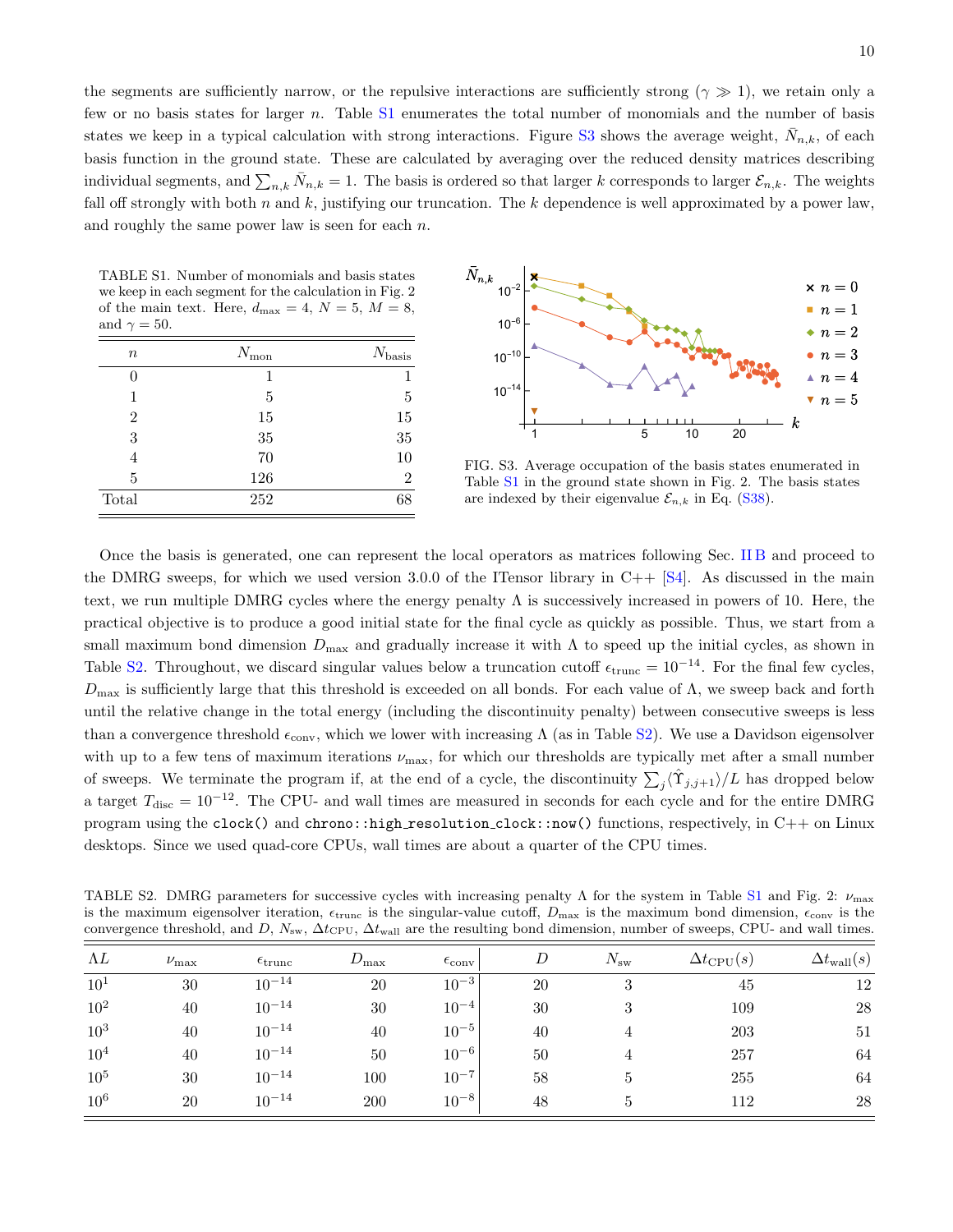Table [S3](#page-10-0) shows what basis states were used for benchmarking against discretization in Fig. 3 of the main text. The corresponding DMRG parameters are listed in Tables [S4](#page-10-2) and [S5.](#page-10-1) For the discretized model in Eq. (2), we employed a standard DMRG cycle with  $\epsilon_{\text{trunc}} = 10^{-14}$  and  $\epsilon_{\text{conv}} = 10^{-8}$ , same as in the final cycle of cDMRG; we used  $n_{\text{max}} = N$ and  $\nu_{\text{max}} = 3$  which produced good convergence, and although  $D_{\text{max}}$  was set to 1000, the actual bond dimensions were comparable to those found using cDMRG, as shown in Fig. [S4\(](#page-10-3)a). We varied the number of segments and grid points to control the error  $\varepsilon$  in the ground-state energy. Figure [S4\(](#page-10-3)b) shows that the total number of sweeps is relatively independent of  $\varepsilon$  for cDMRG, but scales roughly as  $\varepsilon^{-1/2}$  for discretization. The wall time for the entire DMRG algorithm, plotted in Fig.  $S4(c)$  $S4(c)$ , exhibits a similar scaling as the CPU time in Fig.  $3(b)$  of the main text.

<span id="page-10-0"></span>TABLE S3. Number of retained basis states,  $N_{\text{basis}}$ , for  $N = 10$  in three cases: A and B were used in benchmarking for  $\gamma = 10$ and  $\gamma = 0.1$ , respectively, in Fig. 3. C was used in Figs. 4 and 5 to explore ground states in a sinusoidal potential with  $M = 20$ .

|              |   |                                 |                                   |  |  |          | Label $d_{\text{max}}$ $n=1$ $n=2$ $n=3$ $n=4$ $n=5$ $n=6$ $n=7$ $n=8$ $n=9$ $n=10$ Total |         |
|--------------|---|---------------------------------|-----------------------------------|--|--|----------|-------------------------------------------------------------------------------------------|---------|
|              |   | A   3   4 10 20 35 50 30 15 5 2 |                                   |  |  |          |                                                                                           | $0$ 172 |
| $\mathbf{B}$ | 3 |                                 | $4 \t 10 \t 20 \t 35 \t 56 \t 70$ |  |  | 60 50 35 | 20                                                                                        | 361     |
| $\mathbf C$  |   |                                 | 5 15 35 70 90 50 25 10 5          |  |  |          | $0$                                                                                       | 306     |

<span id="page-10-2"></span>TABLE S4. DMRG parameters used in benchmarking for  $N = 10$  and  $\gamma = 10$  in Fig. 3. See Table [S2](#page-9-2) for notation.

| ΛL       | $\nu_{\text{max}}$ | $\epsilon_{\text{trunc}}$ | $D_{\text{max}}$ | $\epsilon_{\rm conv}$ |
|----------|--------------------|---------------------------|------------------|-----------------------|
| $10^{1}$ | 20                 | $10^{-14}$                | 20               | $10^{-4}$             |
| $10^{2}$ | 30                 | $10^{-14}$                | 30               | $10^{-5}$             |
| $10^{3}$ | 30                 | $10^{-14}$                | 40               | $10^{-6}$             |
| $10^{4}$ | 30                 | $10^{-14}$                | 50               | $10^{-7}$             |
| $10^{5}$ | 20                 | $10^{-14}$                | 70               | $10^{-8}$             |
| $10^6$   | 10                 | $10^{-14}$                | 120              | $10^{-8}$             |

<span id="page-10-1"></span>TABLE S5. DMRG parameters used for  $N = 10$  and  $\gamma = 0.1$ in Fig. 3 and in the presence of a potential in Figs. 4 and 5.

| ΛL              | $\nu_{\text{max}}$ | $\epsilon_{\text{trunc}}$ | $D_{\max}$ | $\epsilon_{\rm conv}$ |
|-----------------|--------------------|---------------------------|------------|-----------------------|
| $10^{1}$        | 30                 | $10^{-14}$                | 10         | $10^{-4}$             |
| $10^{2}$        | 40                 | $10^{-14}$                | 20         | $10^{-5}$             |
| 10 <sup>3</sup> | 40                 | $10^{-14}$                | 30         | $10^{-6}$             |
| 10 <sup>4</sup> | 40                 | $10^{-14}$                | 40         | $10^{-7}$             |
| $10^{5}$        | 30                 | $10^{-14}$                | 60         | $10^{-7}$             |
| $10^{6}$        | 20                 | $10^{-14}$                | 100        | $10^{-8}$             |



<span id="page-10-3"></span>FIG. S4. (a) Final bond dimension, (b) total number of sweeps, and (c) total wall time as a function of the relative error in the ground-state energy for  $N = 10$  using cDMRG (solid lines) and the discretized model (dashed lines), corresponding to Fig. 3. The basis and DMRG parameters are given in Tables [S3–](#page-10-0)[S5.](#page-10-1) Dashed lines in (b) approximately follow  $N_{\rm sw}^{\rm total} \sim |1 - E/E_{\rm BA}|^{-1/2}$ .

The ground states in the presence of a sinusoidal potential were obtained using basis C in Table [S3](#page-10-0) and the sweep parameters in Table [S5.](#page-10-1) The resulting bond dimensions, sweep numbers, and CPU times are shown in Fig. [S5.](#page-11-3) For weak interactions, the first two exhibit peaks where the ground state changes from a Mott insulator to a superfluid. As expected, the CPU time is maximum at weak interactions and weak potentials where the ground state is the most delocalized, requiring a large number of sweeps to populate all basis states.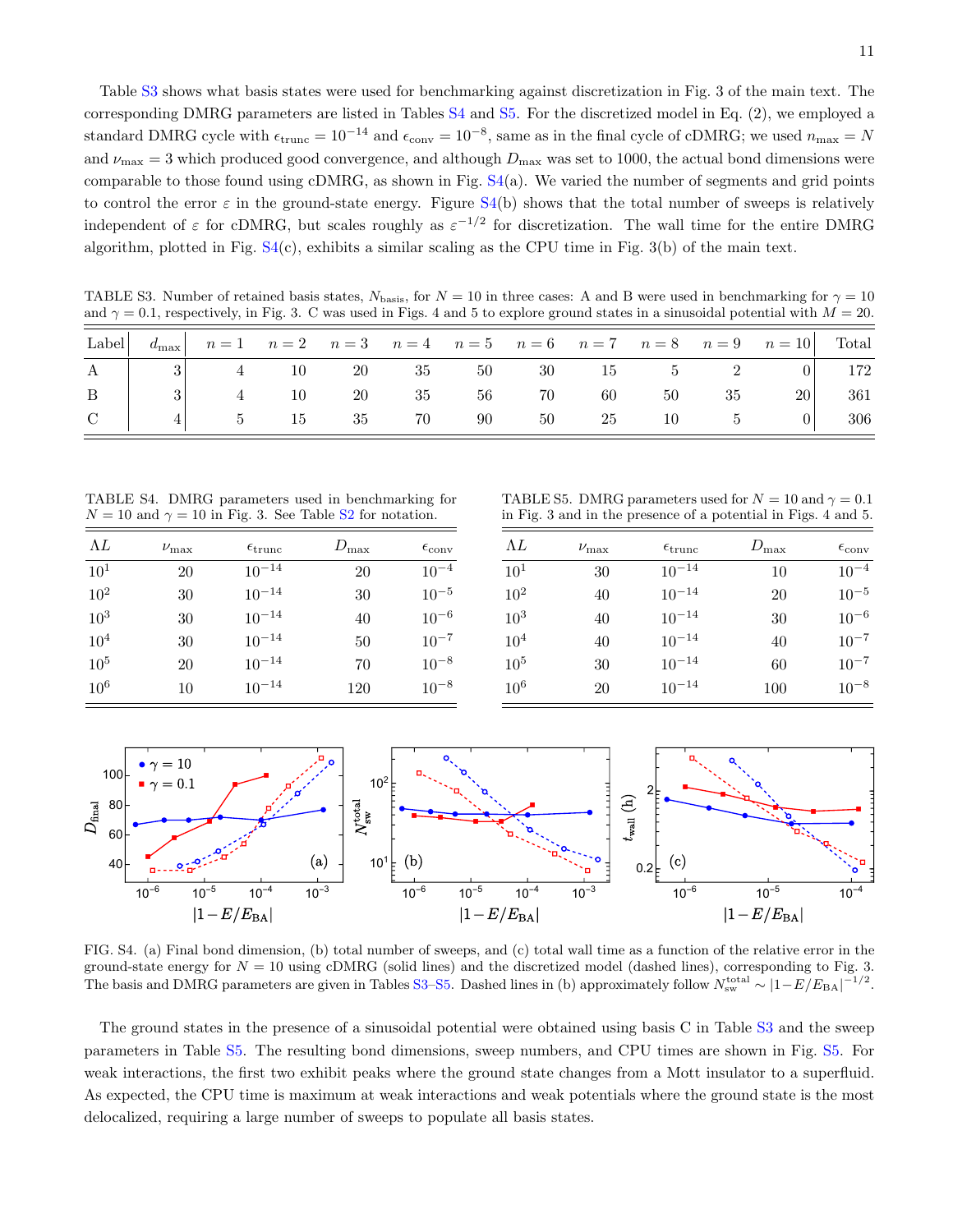

<span id="page-11-3"></span>FIG. S5. (a) Final bond dimension, (b) total number of sweeps, and (c) total CPU time as a function of the potential depth  $V_0$ , corresponding to Figs. 4 and 5, with  $N = 10$ ,  $M = 20$ , basis C in Table [S3](#page-10-0) and DMRG parameters in Table [S5.](#page-10-1)

The basis states and DMRG parameters used in benchmarking the Tonks gas ( $\gamma \to \infty$ ) with  $V_0 = 0$  in Fig. [S2\(](#page-8-2)a) are given in Tables [S6–](#page-11-1)[S8.](#page-11-2) The small basis dimensions are due to projection onto the lowest-energy subspace of the interaction energy (see Sec. [III B\)](#page-7-0). For discretization we use the same settings as above, except with  $n_{\text{max}} = 1$  and  $\epsilon_{\rm conv}$  set the same as in the final cycle of cDMRG.

<span id="page-11-1"></span>TABLE S6. Number of retained basis states used in benchmarking the Tonks gas in Fig. [S2\(](#page-8-2)a) for  $N = 5$  (D) and  $N = 10$  (E).

|  |  |  |  |  | Label $d_{\text{max}}$ $n=1$ $n=2$ $n=3$ $n=4$ $n=5$ $n=6$ $n=7$ $n=8$ $n=9$ $n=10$ Total |  |
|--|--|--|--|--|-------------------------------------------------------------------------------------------|--|
|  |  |  |  |  |                                                                                           |  |
|  |  |  |  |  |                                                                                           |  |

TABLE S7. DMRG parameters for  $N = 5$  in Fig.  $S2(a)$  $S2(a)$ .

| ΛL              | $\nu_{\text{max}}$ | $\epsilon_{\text{trunc}}$ | $D_{\max}$ | $\epsilon_{\rm conv}$ |
|-----------------|--------------------|---------------------------|------------|-----------------------|
| $10^{1}$        | 40                 | $10^{-14}$                | 20         | $10^{-5}$             |
| 10 <sup>2</sup> | 40                 | $10^{-14}$                | 30         | $10^{-6}$             |
| $10^{3}$        | 40                 | $10^{-14}$                | 40         | $10^{-7}$             |
| 10 <sup>4</sup> | 40                 | $10^{-14}$                | 50         | $10^{-8}$             |
| $10^{5}$        | 40                 | $10^{-14}$                | 100        | $10^{-9}$             |
| $10^{6}$        | 40                 | $10^{-14}$                | 200        | $10^{-9}$             |

<span id="page-11-2"></span>TABLE S8. DMRG parameters for  $N = 10$  in Fig.  $S2(a)$  $S2(a)$ .

| ΛL              | $\nu_{\text{max}}$ | $\epsilon_{\text{trunc}}$ | $D_{\max}$ | $\epsilon_{\rm conv}$ |
|-----------------|--------------------|---------------------------|------------|-----------------------|
| 10 <sup>1</sup> | 20                 | $10^{-14}$                | 20         | $10^{-5}$             |
| 10 <sup>2</sup> | 30                 | $10^{-14}$                | 30         | $10^{-6}$             |
| $10^{3}$        | 30                 | $10^{-14}$                | 40         | $10^{-7}$             |
| $10^{4}$        | 30                 | $10^{-14}$                | 50         | $10^{-8}$             |
| 10 <sup>5</sup> | 20                 | $10^{-14}$                | 70         | $10^{-9}$             |
| 10 <sup>6</sup> | 10                 | $10^{-14}$                | 120        | $10^{-10}$            |

### <span id="page-11-0"></span>V. Convergence parameters in the algorithm

There are several numerical parameters in our algorithm that control the approach to the continuum limit: the energy penalty for discontinuities ( $\Lambda$ ), the maximum number of particles allowed in each segment ( $n_{\text{max}}$ ), the maximum polynomial degree in the basis functions  $(d_{\text{max}})$ , the number of segments  $(M)$ , and the number of basis states retained  $(k_{\text{max}})$  for  $n \in \{0, 1, \ldots, n_{\text{max}}\}$ . Below we discuss how convergence works with respect to these parameters. There are other parameters intrinsic to the DMRG sweeps, such as the maximum bond dimension  $(D)$ ; however, these behave the same way as in traditional DMRG calculations.

The role of the energy penalty  $\Lambda$  is to impose continuity across neighboring segments. One can rescale the Hamiltonian as  $\hat{H}/\Lambda = (1/\Lambda)\hat{H}_s + \hat{\Upsilon}$ , where  $\hat{H}_s$  is the sum over energies in all segments and  $\hat{\Upsilon}$  is the discontinuity operator [see Eq. (4)]. For  $\Lambda \to \infty$  the system is projected onto the degenerate nullspace of  $\hat{\Upsilon}$ , and the ground-state energy  $E^*$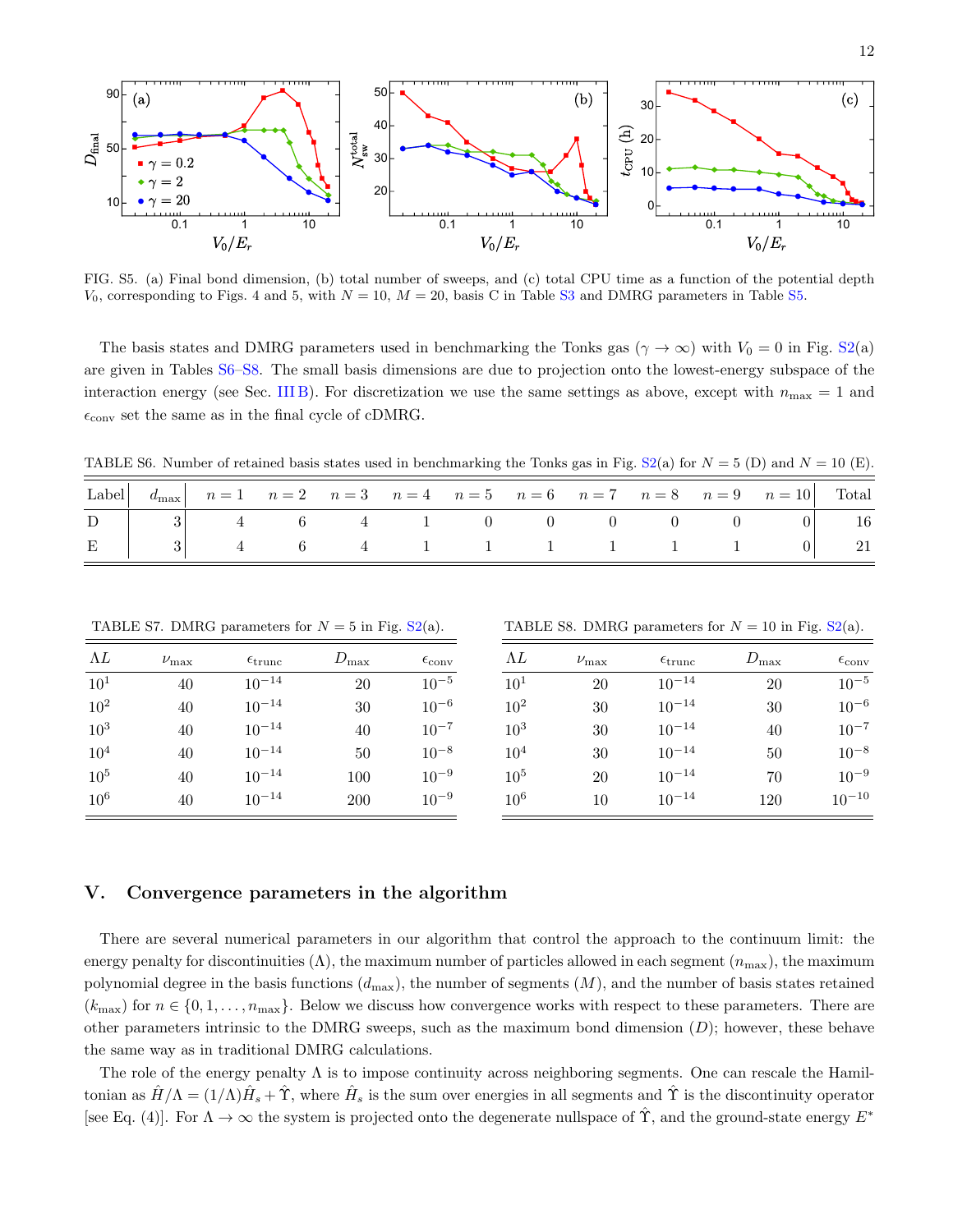is found by minimizing  $\hat{H}_s$  in this space of continuous wave functions. For finite  $\Lambda$  the energy and the wave function of the ground state both gain corrections of order  $1/\Lambda$ , following degenerate perturbation theory. Using this scaling, one can numerically extrapolate observables to the continuum limit, as shown in Fig. 1(a) inset for the energy. Note this is obtained from a single run of the algorithm as we increase  $\Lambda$  in consecutive DMRG cycles.

The role of  $n_{\text{max}}$  is to truncate basis states that are not important at low energies. Thus, it should be large enough that the likelihood of having more particles in a given segment is small. In addition, one requires  $n_{\text{max}} \geq 2$  to model the physics of two-body interactions. This is similar to lattice DMRG where, for unity filling, it is usually sufficient, and indeed common practice, to limit the on-site occupations to  $n_{\text{max}} \sim 5$  [\[S5\]](#page-16-3). For generic continuous systems with equal segments, the particle-number distribution is peaked at  $n = N/M$  and falls off exponentially at large n, so it sufficient to have  $n_{\text{max}} \gg N/M$ . It is generally a good strategy to choose M such that  $N/M \lesssim 1$  and set  $n_{\text{max}} \gg 1$ .

The maximum polynomial degree  $d_{\text{max}}$  limits how accurately one can describe spatial variations within a segment. Thus, it is complementary to the number of segments  $M$ . As we showed before, the error in the ground-state energy and the single-particle correlations fall off as  $M^{-2d_{\text{max}}}$  [Fig. 3(a)] and  $M^{-(d_{\text{max}}+1)}$  [Fig. [S2\(](#page-8-2)a)], respectively. One can extrapolate such power-law scaling to the continuum limit, e.g. by increasing  $M$  for a given  $d_{\text{max}}$ . Larger values of  $d_{\text{max}}$  produces a faster decay in error at the cost of a larger basis size  $N_{\text{local}}$ , which grows as  $N_{\text{local}} = \binom{n_{\text{max}} + d_{\text{max}} + 1}{n_{\text{max}}} \sim$  $m_{\text{max}}^{d_{\text{max}}+1}/(d_{\text{max}}+1)!$  if one retains all basis states. The computational cost for a DMRG sweep is  $\mathcal{O}(D^3D_H^2N_{\text{local}}^2M)$ for large  $D$  [\[S6\]](#page-16-4), where  $D_H$  is the bond dimension of the Hamiltonian MPO. Therefore, if the target error scales as  $\varepsilon \sim M^{-\zeta d_{\max}}$ , the optimal choice for  $d_{\max}$  will minimize  $N_{\text{local}}^2 M \sim \left[n_{\max}^{d_{\max}+1}/(d_{\max}+1)!\right]^2 \varepsilon^{-1/(\zeta d_{\max})}$ . In particular, this optimal  $d_{\text{max}}$  increases for smaller desired error  $\epsilon$ , smaller  $\zeta$ , and smaller  $n_{\text{max}}$ .

Since we have multiple basis states for each value of n for a given  $d_{\text{max}}$ , it is useful, though not essential, to further truncate the unimportant states and reduce  $N_{local}$ . We generate the basis by diagonalizing a local energy functional (see Sec. IIC), which gives a natural ordering of the states  $\phi_{n,k}^{(j)}$ . As shown in Fig. [S3,](#page-9-1) their weights in the ground state fall off exponentially with k, which provides a consistency check for truncating at  $k_{\text{max}}$ . Generally, these cutoffs  $k_{\text{max}}(n)$  should be guided by the local physics. For example, as one expects a much smaller contribution from n close to  $n_{\text{max}}$ , one may retain fewer states as in Table [S3.](#page-10-0) This is especially true for strong repulsive interactions (Table [S6\)](#page-11-1). Typically,  $k_{\text{max}}$  is peaked at an intermediate value of n, and there is some trial-and-error involved in checking that the results have indeed converged to the desired precision.

## <span id="page-12-0"></span>VI. Splitting a basis into finer segments

As discussed in the main text, one needs to split a basis into finer segments for multiscale DMRG approaches [\[S7\]](#page-16-5) and for obtaining the spatial entanglement at any point other than the segment boundaries. It suffices to consider a single segment with rescaled basis functions  $\chi_{n,k}(\vec{r})$  defined over  $[0,1]^n$  [see Eq. [\(S11\)](#page-2-2)]. For notational simplicity, we drop the segment label j in this section. To split  $\chi_{n,k}$  at at intermediate point  $\tilde{x}$ , we first construct basis functions  $\chi_{n,k}^{\pm}(\vec{r})$  over the left and right zones,  $[0,\tilde{x}]^n$  and  $[\tilde{x},1]^n$ , in terms of symmetrized monomials, as described below. Then the task is to decompose  $\chi_{n,k}(\vec{r})$  in the tensor product basis  $\chi^+ \otimes \chi^-,$  i.e.,

$$
\chi_{n,k}(\vec{r}) = \sum_{n'=0}^{n} \sum_{k^+,k^-} C_{n',k^+,k^-}^{n,k} \mathcal{S} \left[ \chi_{n',k^+}^+(x_1, x_2, \dots, x_{n'}) \ \chi_{n-n',k^-}^-(x_{n'+1}, x_{n'+2}, \dots, x_n) \right], \tag{S50}
$$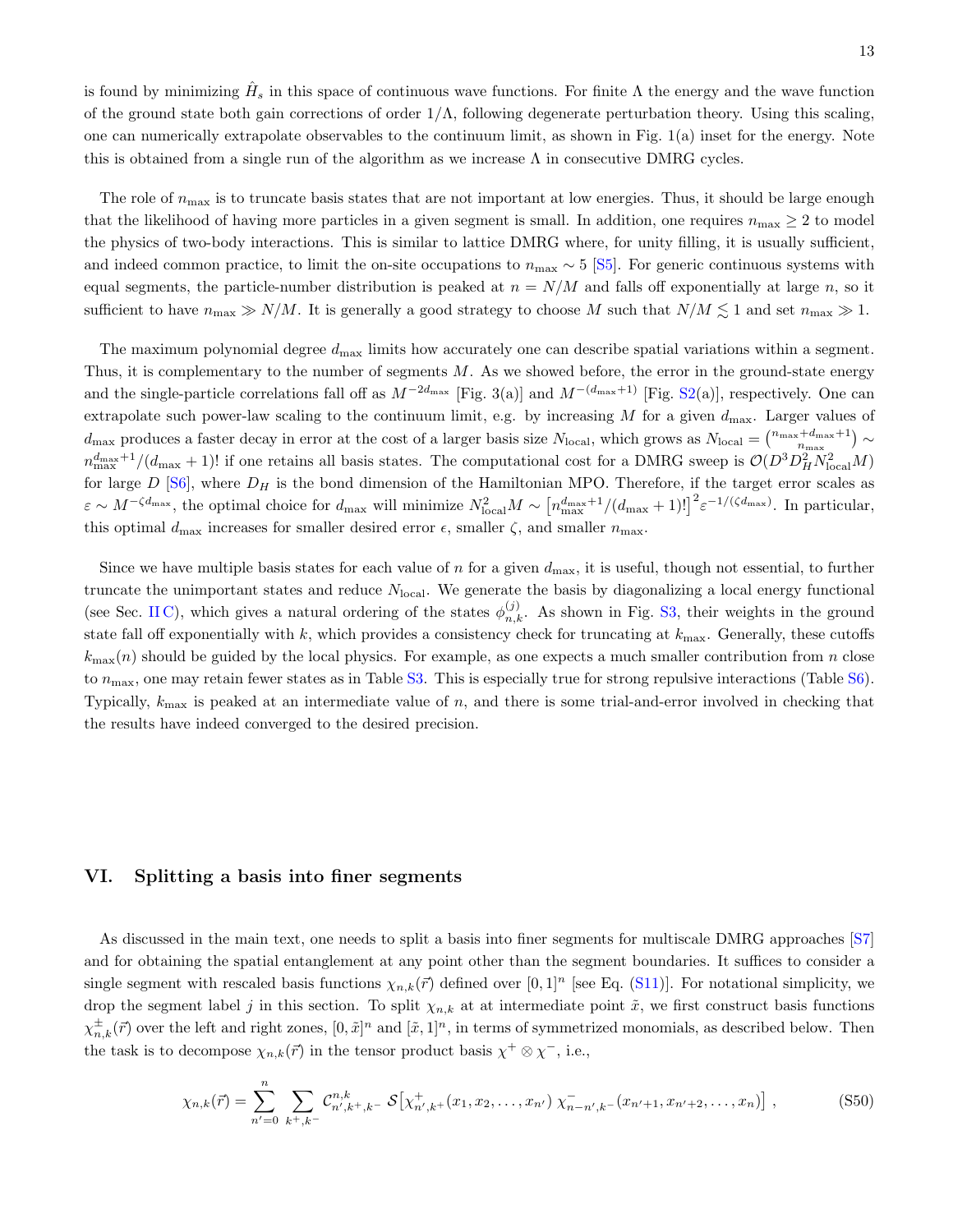where S symmetrizes all n coordinates and the transformation coefficients  $\mathcal{C}_{n',k^+_{k^-}}^{n,k}$  characterize the splitting. Using orthonormality and exchange symmetry of the basis functions, one finds

$$
\mathcal{C}_{n',k^+,k^-}^{n,k} = \int_0^1 \mathrm{d}^n r \, \chi_{n,k}(\vec{r}) \, \mathcal{S} \left[ \chi_{n',k^+}^{+}(x_1, x_2, \dots, x_{n'}) \, \chi_{n-n',k^-}^{-*}(x_{n'+1}, x_{n'+2}, \dots, x_n) \right] \tag{S51}
$$
\n
$$
\left( n \right)^{1/2} \int_{-\infty}^{\tilde{x}} \int_{-\infty}^{\tilde{x}} \int_{-\infty}^1 \mathrm{d}x \, \int_{-\infty}^1 \mathrm{d}x \, \chi_{n,k}(\vec{r}) \, \mathcal{S} \left[ \chi_{n',k^+}^{+}(x_1, x_2, \dots, x_{n'}) \, \chi_{n-n',k^-}^{-*}(x_{n'+1}, x_{n'+2}, \dots, x_n) \right] \tag{S51}
$$

$$
= \binom{n}{n'}^{1/2} \int_0^{\tilde{x}} dx_1 \ldots \int_0^{\tilde{x}} dx_{n'} \int_{\tilde{x}}^1 dx_{n'+1} \ldots \int_{\tilde{x}}^1 dx_n \ \chi_{n,k}(\vec{r}) \ \chi_{n',k}^{+*}(x_1,\ldots,x_{n'}) \ \chi_{n-n',k}^{-*}(x_{n'+1},\ldots,x_n) \ . \tag{S52}
$$

As the basis functions are given in terms of symmetrized monomials [see Eq. [\(S14\)](#page-2-3)], it is sufficient to compute this integral for  $\chi_{n,k}(\vec{r}) = \mathbf{p}(\vec{r}), \chi^+_{n',k+}(x_1,\ldots,x_{n'}) = \mathbf{q}^+(x_1,\ldots,x_{n'}),$  and  $\chi^-_{n-n',k-}(x_{n'+1},\ldots,x_n) = \mathbf{q}^-(x_{n'+1},\ldots,x_n),$ with the monomial exponents  $\mathbf{p} = \{p_1, \ldots, p_n\}$ ,  $\mathbf{q}^+ = \{q_1^+, \ldots, q_{n'}^+\}$ , and  $\mathbf{q}^- = \{q_{n'+1}^-, \ldots, q_n^-\}$ , which yields

$$
\mathcal{C}_{\mathbf{q}^+,\mathbf{q}^-}^{\mathbf{p}} = \sqrt{n! \, n'! \, (n - n')!} \, \mathcal{I}_l \big( \{ p_1 + q_1^+, \dots, p_{n'} + q_{n'}^+ \}, \tilde{x} \big) \, \mathcal{I}_r \big( \tilde{x}, \{ p_{n'+1} + q_{n'+1}^-, \dots, p_n + q_n^- \} \big) \;, \tag{S53}
$$

where  $\mathcal{I}_l$  and  $\mathcal{I}_r$  have closed-form expressions given in Eqs. [\(S22\)](#page-3-3) and [\(S23\)](#page-3-4).

One can construct  $\chi_{n,k}^{\pm}$  in terms of monomials using the same procedure as in Sec. [II C.](#page-5-0) For contact interactions, they can be generated from the eigenvalue equations  $(\hat{K}_{\mathcal{L}}^{\pm}+c\hat{U}_{\mathcal{L}}^{\pm})|\chi_{n,k}^{\pm}\rangle=\mathcal{E}_{n,k}^{\pm}|\chi_{n,k}^{\pm}\rangle$  where, in the position basis,

$$
\hat{K}_{\mathcal{L}}^+ = -\frac{1}{2} \sum_{i} \frac{\partial}{\partial x_i} \left[ x_i(\tilde{x} - x_i) \frac{\partial}{\partial x_i} \right], \qquad \hat{U}_{\mathcal{L}}^+ = \sum_{i < i'} x_i(\tilde{x} - x_i) \, \delta(x_i - x_{i'}) \,, \tag{S54}
$$

$$
\hat{K}_{\mathcal{L}}^{-} = -\frac{1}{2} \sum_{i} \frac{\partial}{\partial x_{i}} \left[ (x_{i} - \tilde{x})(1 - x_{i}) \frac{\partial}{\partial x_{i}} \right], \qquad \hat{U}_{\mathcal{L}}^{-} = \sum_{i < i'} (x_{i} - \tilde{x})(1 - x_{i}) \delta(x_{i} - x_{i'}). \tag{S55}
$$

Note we have adapted the factors  $x_i(1-x_i)$  in Eq. [\(S38\)](#page-6-2) for the intervals  $[0, \tilde{x}]$  and  $[\tilde{x}, 1]$ . Following the derivation in Eqs. [\(S41\)](#page-6-3)–[\(S44\)](#page-6-5), we find the matrix elements, for  $\mathbf{p} = \{p_1, \ldots, p_n\}$  and  $\mathbf{q} = \{q_1, \ldots, q_n\}$ ,

$$
\langle \mathbf{p} | \hat{K}_\mathcal{L}^+ | \mathbf{q} \rangle = \frac{n!}{2} \sum_{i=1}^n p_i q_i \Big[ \tilde{x} \mathcal{I}_l \big( \mathrm{incr}(\mathbf{p} + \mathbf{q}, i, -1), \tilde{x} \big) - \mathcal{I}_l(\mathbf{p} + \mathbf{q}, \tilde{x}) \Big] \,, \tag{S56}
$$

$$
\langle \mathbf{p} | \hat{U}_{\mathcal{L}}^+ | \mathbf{q} \rangle = \frac{n!}{2} \sum_{i=1}^{n-1} \left[ \tilde{x} \mathcal{I}_l \Big( \text{incr}(\text{merge}(\mathbf{p}+\mathbf{q}, i), i, 1), \tilde{x} \Big) - \mathcal{I}_l \Big( \text{incr}(\text{merge}(\mathbf{p}+\mathbf{q}, i), i, 2), \tilde{x} \Big) \right],\tag{S57}
$$

$$
\langle \mathbf{p} | \hat{K}_{\mathcal{L}}^- | \mathbf{q} \rangle = \frac{n!}{2} \sum_{i=1}^n p_i q_i \Big[ (1+\tilde{x}) \mathcal{I}_r(\tilde{x}, \mathbf{incr}(\mathbf{p}+\mathbf{q}, i, -1)) - \mathcal{I}_r(\tilde{x}, \mathbf{p}+\mathbf{q}) - \tilde{x} \mathcal{I}_r(\tilde{x}, \mathbf{incr}(\mathbf{p}+\mathbf{q}, i, -2)) \Big], \quad (S58)
$$

$$
\langle \mathbf{p} | \hat{U}_{\mathcal{L}}^- | \mathbf{q} \rangle = \frac{n!}{2} \sum_{i=1}^{n-1} \left[ (1+\tilde{x}) \mathcal{I}_r \Big( \tilde{x}, \text{incr}(\text{merge}(\mathbf{p}+\mathbf{q}, i), i, 1) \Big) - \mathcal{I}_r \Big( \tilde{x}, \text{incr}(\text{merge}(\mathbf{p}+\mathbf{q}, i), i, 2) \Big) - \tilde{x} \mathcal{I}_r \Big( \tilde{x}, \text{merge}(\mathbf{p}+\mathbf{q}, i) \Big) \right].
$$
\n(S59)

The inner product of the symmetrized monomials over  $[0, \tilde{x}]^n$  and  $[\tilde{x}, 1]^n$  are simply given by  $\langle \mathbf{p} | \mathbf{q} \rangle^+ = n! \mathcal{I}_l(\mathbf{p} + \mathbf{q}, \tilde{x})$ and  $\langle \mathbf{p} | \mathbf{q} \rangle = n! \mathcal{I}_r(\tilde{x}, \mathbf{p} + \mathbf{q})$ . Using these results, the construction of  $\chi_{n,k}^{\pm}$  reduces to a generalized eigenvalue problem. In Fig. 5 of the main text, we truncate  $\chi_{n,k}^{\pm}$  the same way as  $\chi_{n,k}$  (as detailed in Sec. [IV\)](#page-8-1).

## <span id="page-13-0"></span>VII. Tight-binding approximation with hard walls

In the presence of a sufficiently deep external potential  $V(x) = V_0 \cos^2(N_w \pi x/L)$ , one can approximate the continuum problem by  $N_w$  localized Wannier orbitals at the potential minima. To derive this tight-binding model, we consider the single-particle Hamiltonian  $\hat{H}_{sp} = \hat{K} + \hat{P}$ , where  $\hat{K} = -\partial_x^2/2$  and  $\hat{P} = V(x)$  in the position basis. Since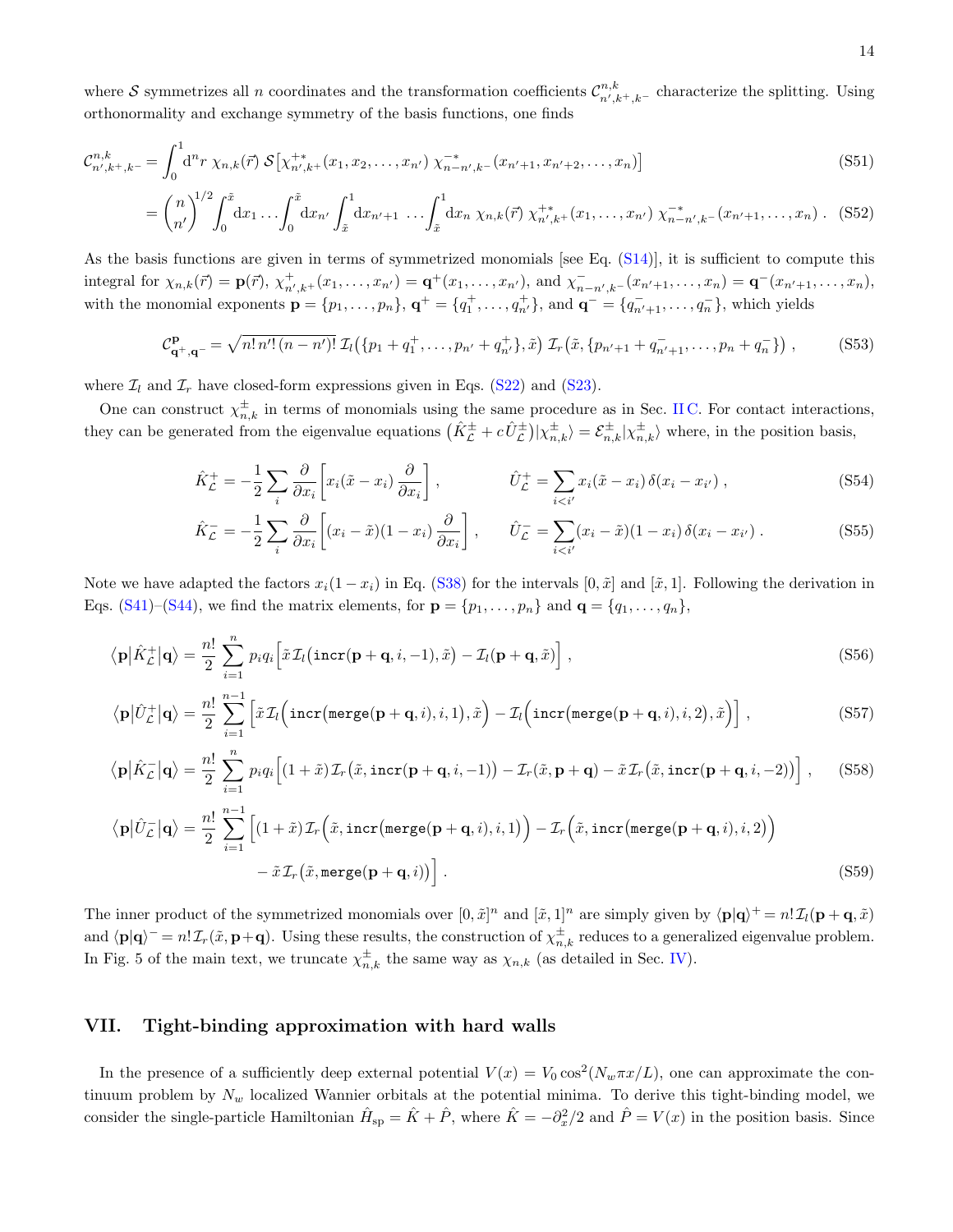we have hard-wall boundaries at  $x = 0$  and  $x = L$ , the Hilbert space is spanned by the particle-in-a-box wave functions  $\alpha_m(x) = \sqrt{2/L} \sin(m\pi x/L), m = 1, 2, 3, \dots$ , such that  $\langle \alpha_m | \hat{K} | \alpha_{m'} \rangle = \delta_{m,m'} (m/N_w)^2 E_r$ , where  $E_r = N_w^2 \pi^2/(2L^2)$  is the recoil energy. The potential  $V(x)$  couples these states with the amplitudes

$$
\langle \alpha_m | \hat{P} | \alpha_{m'} \rangle = (V_0/2) \, \delta_{m,m'} + (V_0/4) \big( \delta_{m,m'+2N_w} + \delta_{m,m'-2N_w} - \delta_{m,-m'+2N_w} \big) \;, \tag{S60}
$$

which vanish for  $m \neq m'$  unless m and m' are separated by or add up to  $2N_w$ . This selection rule partitions the wave functions into  $N_w$  groups characterized by  $q = 1, 2, ..., N_w$ , where  $mod(m \pm q, 2N_w) = 0$ . Here, q plays the role of quasimomentum and the lowest-energy eigenstates of  $\hat{H}_{sp}$  for each q constitute the lowest band,  $\hat{H}_{sp}|\psi_q\rangle = E_q|\psi_q\rangle$ . We find the Wannier functions as eigenstates of  $\hat{X}_{\text{proj}} = \hat{\Pi}\hat{X}\hat{\Pi}$ , where  $\hat{\Pi}$  is the projector onto the lowest band and  $\hat{X}$ is the position operator with matrix elements

$$
\langle \alpha_m | \hat{X} | \alpha_{m'} \rangle = [(-1)^{m+m'} - 1] \frac{4Lmm'}{\pi^2 (m^2 - m'^2)^2} . \tag{S61}
$$

Figure [S6\(](#page-14-1)a) shows the Wannier functions  $W_j(x)$  for  $N_w = 10$  and  $V_0/E_r = 2$ , centered at different potential minima j, which become more localized with increasing  $V_0/E_r$ . In this Wannier basis, one can calculate the nearest-neighbor tunneling  $J_{j,j+1} = -\langle W_j | \hat{H}_{\rm sp} | W_{j+1} \rangle$  and local energy shifts  $\varepsilon_j = \langle W_j | \hat{H}_{\rm sp} | W_j \rangle$ . Contact interactions give rise to the "on-site" interaction energies  $U_j = g \int_0^L dx |W_j(x)|^4$ . As shown in Figs. [S6\(](#page-14-1)b-c), these effective Hubbard parameters are slightly larger close to the edges. In Fig. 4 of the main text, we simulate such nonuniform Hubbard models using a standard DMRG routine in Mathematica version 12.3.0 with singular-value cutoff  $\epsilon_{\text{trunc}} = 10^{-12}$ , convergence threshold  $\epsilon_{\text{conv}} = 10^{-8}$ , and maximum bond dimension  $D_{\text{max}} = 500$  (cf. Sec. [IV\)](#page-8-1).



<span id="page-14-1"></span><span id="page-14-0"></span>FIG. S6. (a) Wannier functions at the 1st, 5th, and 9th potential minima for  $V_0/E_r = 2$  and  $N_w = 10$ . (b) Tunneling between nearest-neighbor minima and (c) local energy shifts  $\varepsilon_i$  and interaction energies  $U_i$  for the system in (a).

### VIII. Condensate fraction in the Tonks gas

In the limit of infinitely strong repulsive interactions,  $\gamma \to \infty$ , the 1D Tonks gas of impenetrable bosons maps onto free fermions, such that their ground-state wave function  $\Psi(\vec{r})$  is given by the absolute value of that of the fermions,  $\Psi(\vec{r}) = |\Psi_F(\vec{r})|$  [\[S8\]](#page-16-6). For a sinusoidal potential  $V(x) = V_0 \cos^2(N_w \pi x/L)$  with unit filling,  $N_w = N$ ,  $\Psi_F(\vec{r})$  is obtained by populating each of the single-particle eigenstates  $\psi_q(x)$  in the lowest band (see Sec. [VII\)](#page-13-0) with a fermion and taking the Slater determinant. Therefore,

$$
\Psi(\vec{r}) = \frac{1}{\sqrt{N!}} \left| \det \left[ \psi_q(x_i) \right]_{q,i=1,2,\dots,N} \right|.
$$
\n(S62)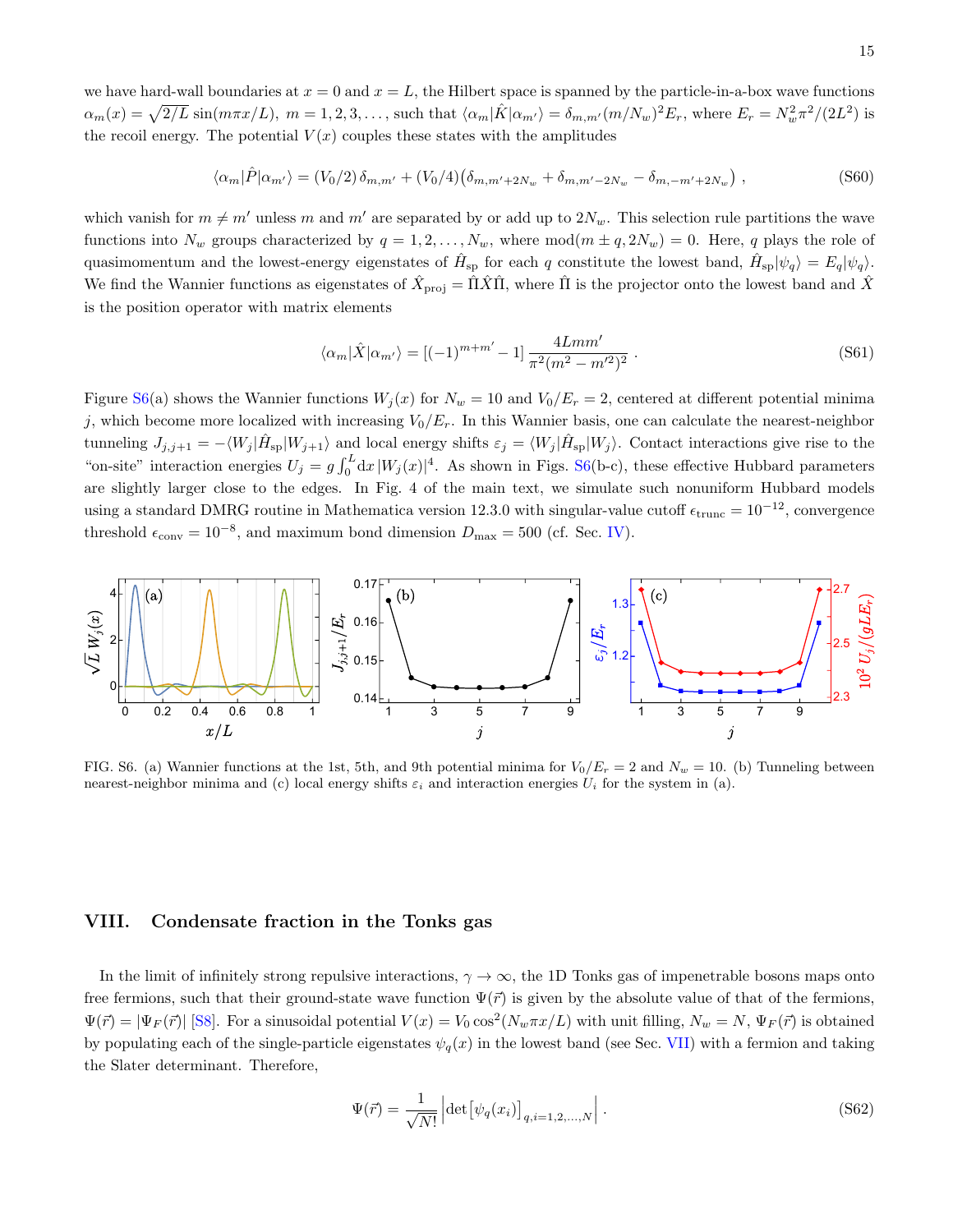The boson occupation of the single-particle modes are contained in one-body density operator  $\hat{\rho}_1$ , where

$$
\rho_1(x, x') = N \int_0^L \mathrm{d}^{N-1} r \, \Psi(x, \vec{r}) \Psi(x', \vec{r}) \,. \tag{S63}
$$

In particular, the condensate fraction is given by  $f_0 := N_0/N$ , where  $N_0$  is the occupation of the single-particle ground state (corresponding to  $q = 1$ ),  $N_0 = \langle \psi_1 | \hat{\rho}_1 | \psi_1 \rangle$ . Thus,

$$
f_0 = \frac{1}{N} \int_0^L dx \int_0^L dx' \psi_1(x) \rho_1(x, x') \psi_1(x') .
$$
 (S64)

For  $V_0 = 0$ ,  $\psi_q(x) = \sqrt{2/L} \sin(q\pi x/L)$  and one can simplify  $\rho_1(x, x')$  to a determinant [\[S2\]](#page-16-0), reducing the calculation of  $f_0$  to a 2D numerical integral. Figure [S7\(](#page-15-2)a) shows that, in this case,  $f_0 \sim N^{-0.45}$ . The condensate fraction  $f_0$ vanishes in the thermodynamic limit, but is finite for fixed N. For  $V_0 > 0$ , we find the single-particle states  $|\psi_q\rangle$  by exact diagonalization and then compute  $f_0$  by an  $(N + 1)$ -dimensional Monte Carlo integration with up to 10<sup>8</sup> points in Mathematica version 12.3.0. The results for  $N = 10$  are shown in Fig. 4(b) of the main text.



<span id="page-15-2"></span>FIG. S7. Ground-state parameters for  $V_0 \to 0$ : (a) Condensate fraction vs particle number for  $\gamma \to \infty$ ; solid line shows the fit  $0.97 N^{-0.45}$ . (b) Luttinger parameter vs interaction strength; arrows show the onset of pinning instability below  $K = 2$ . (c) Critical interaction strength  $\gamma_c$ , corresponding to  $K = 2$ , vs particle number; solid line shows the fit 3.5 + 7.5/N.

## <span id="page-15-0"></span>IX. Luttinger parameter and pinning instability

The low-energy excitations of our model for the interacting 1D Bose gas are described by a Luttinger liquid [\[S9\]](#page-16-7), characterized by the parameter  $K = v_s/v_N$ , where  $v_s$  and  $v_N$  are the speed of sound and density stiffness, respectively. These can be obtained from the ground-state energy  $E$  as

$$
v_s = \sqrt{\frac{L^2}{N} \frac{\partial^2 E}{\partial L^2}} \quad \text{and} \quad v_N = \frac{L}{\pi} \frac{\partial^2 E}{\partial N^2} \,, \tag{S65}
$$

with  $\hbar = m = 1$ . In the absence of any external potential  $V(x)$ , E can be calculated exactly using Bethe Ansatz [\[S10\]](#page-16-8), thus one can find K as a function of the interaction strength  $\gamma$  for a given particle number N, as shown in Fig.  $S7(b)$  $S7(b)$ . Crucially, perturbative calculations have shown [\[S11\]](#page-16-9) that for  $K < 2$ , a Luttinger liquid has an instability whereby it is pinned to an insulating state by an arbtrarily weak commensurate potential,  $V(x) = V_0 \cos^2(N_w \pi x/L)$ with  $N/N_w$  = integer. Thus,  $K = 2$  marks the transition from a superfluid to a Mott insulator for  $V_0 \rightarrow 0$ . In Fig. [S7\(](#page-15-2)c), we plot the corresponding interaction strength  $\gamma_c$ , which is well fitted by  $\gamma_c \approx 3.5 + 7.5/N$ .

<span id="page-15-1"></span><sup>[</sup>S1] S. Zhang and J. Jin, Computation of Special Functions (Wiley, New York, 1996).